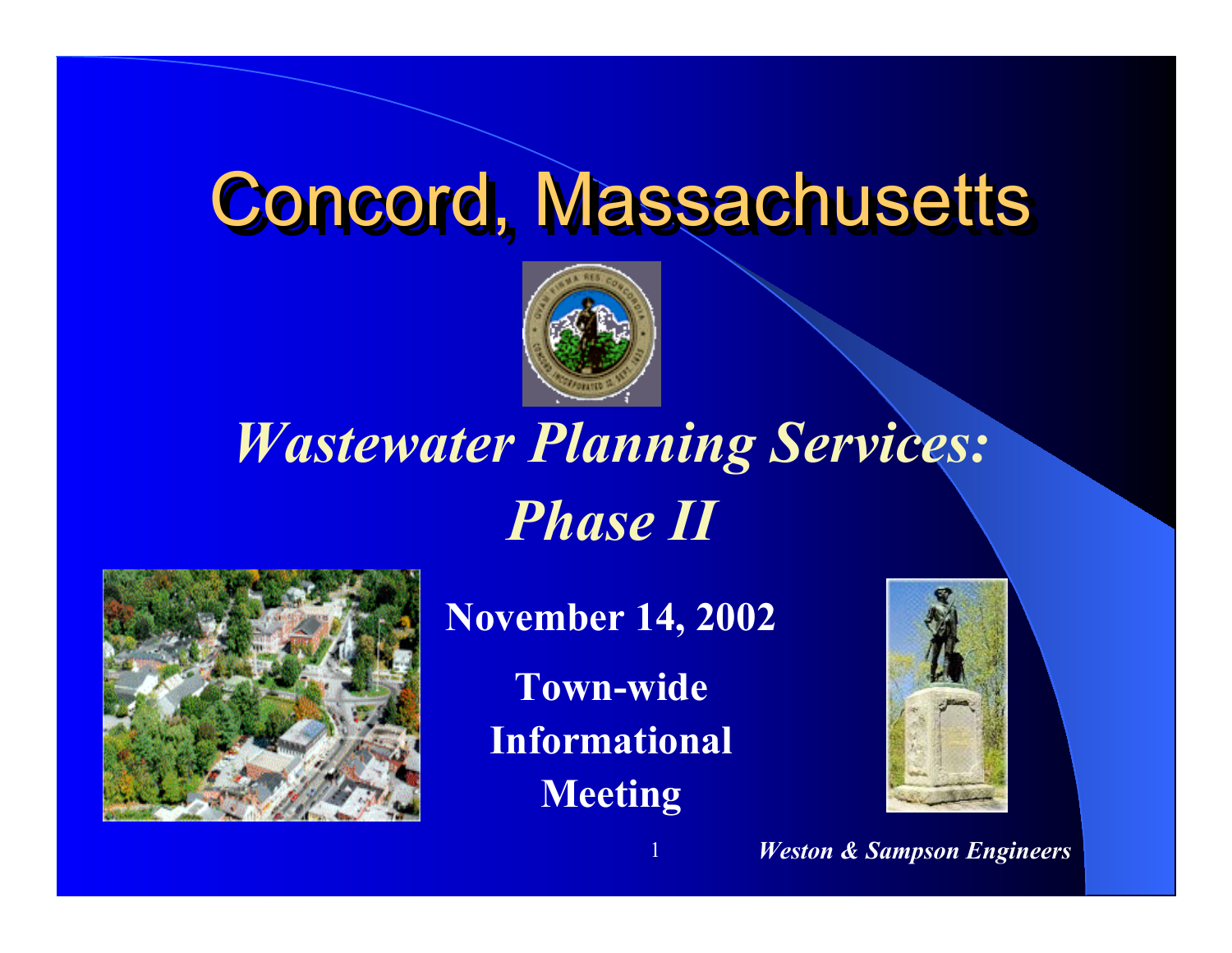## *Concord Wastewater Planning Concord Wastewater Planning Opening Comments Opening Comments*

- V What we covered at Previous Neighborhood Meetings:
	- ¾ Recapped wastewater planning process
	- ¾ Discussed Needs results (934 parcels with on-site disposal issues)
	- ¾ Presented the menu of wastewater management options and choices for the different areas of town
	- ¾ Obtained neighborhood feedback

#### What we will cover tonight :

- ¾ Present the Preliminary Recommended Plan
- ¾ Present costs and cost-impacts
- ¾ Present information on the on-site management program
- ¾ Present information on the growth management program

2

¾ Continue to obtain public feedback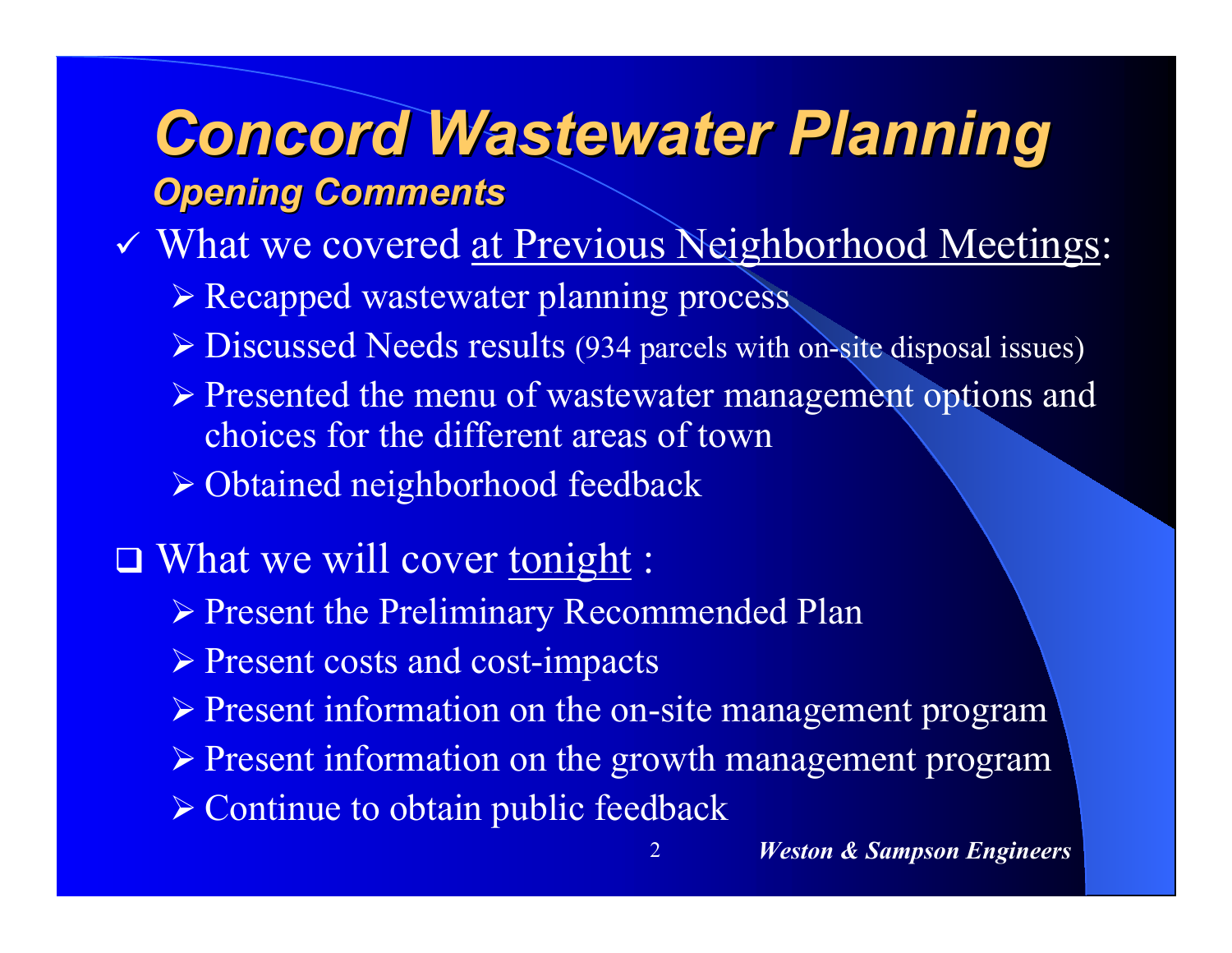#### *Concord Wastewater Planning Concord Wastewater Planning What is a CWMP? What is a CWMP?*

- $\bullet$  A Comprehensive Wastewater Management Plan (CWMP) is a guidance document on the town's wastewater management over the next 20 years.
- A CWMP generally includes:
	- Needs Evaluation
	- Alternatives Evaluation
		- Enhanced on-site program
		- Connection to existing sewer system and WWTP
		- Cluster/Neighborhood Treatment Systems
	- Environmental Impacts Evaluation (including Growth)

3

– Costs and Financial Plan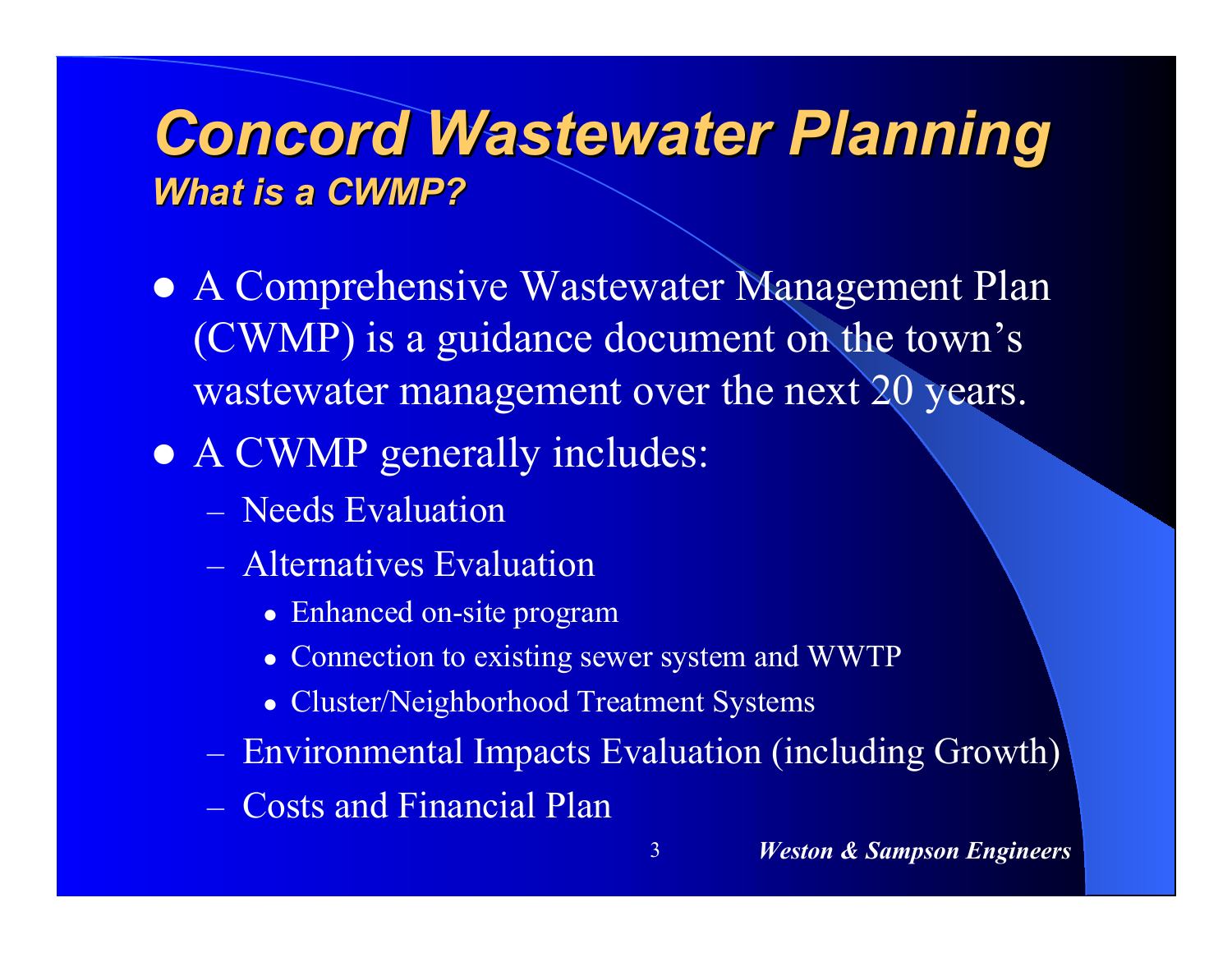#### *Concord Wastewater Planning Concord Wastewater Planning Why do we need a CWMP? Why do we need a CWMP?*

- The Town of Concord needs to prepare a CWMP because…
	- $-$  It is a legal requirement of the discharge permit for the existing WWTP (off Bedford Street) issued by the EPA and Massachusetts DEP.
	- The Needs Analysis completed in 2000 has identified areas of Town that need an alternative to current wastewater disposal methods.
	- Careful, long-term planning makes sense. Well managed towns plan for their future.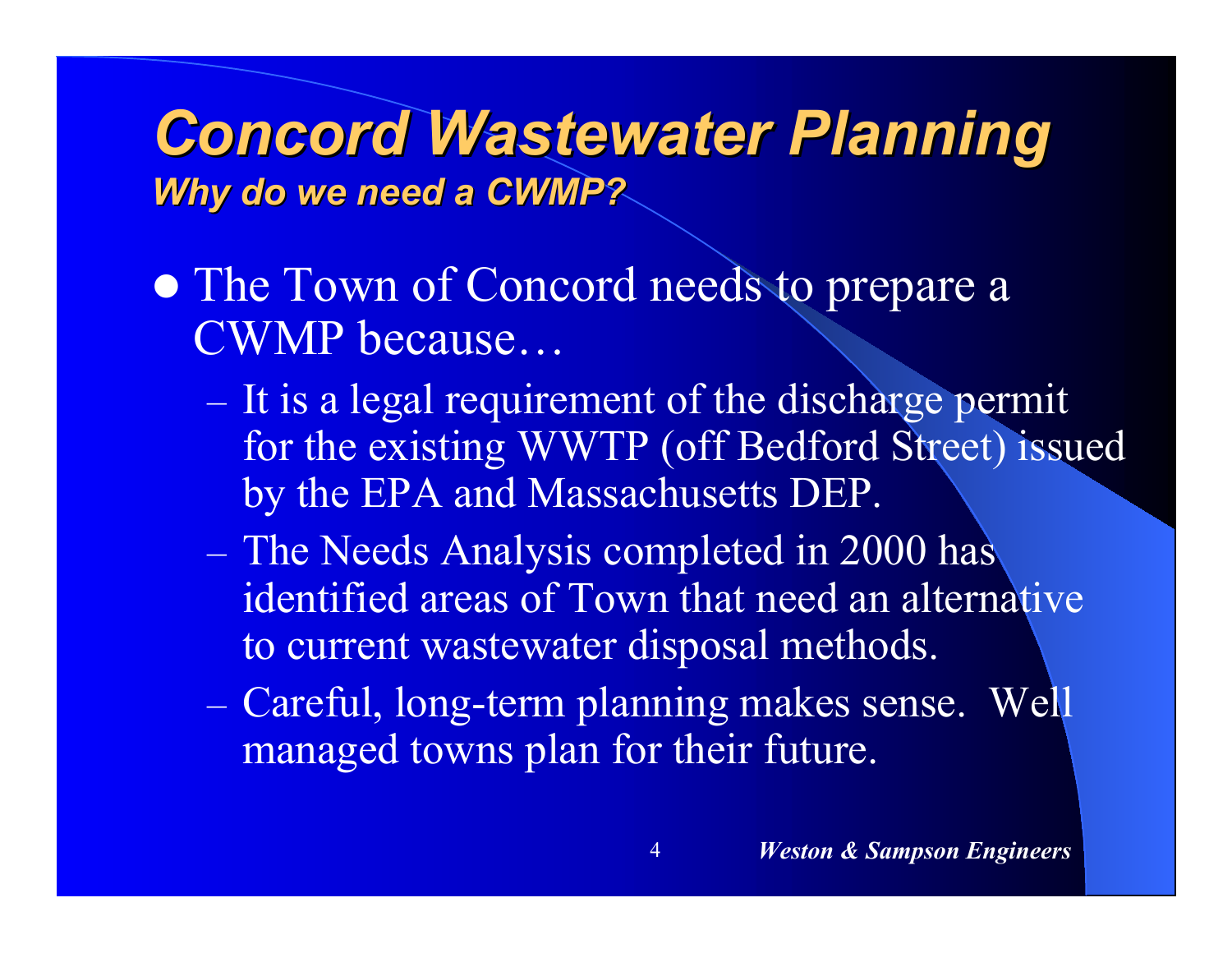#### *Concord Wastewater Planning Concord Wastewater Planning Work Completed in the CWMP*

- **The Town Manager appointed a citizen** Wastewater Planning Committee (WPC) in 1999– 19 meetings held to date.
- 2 published documents were created under the Phase 1 planning effort.
- 11 community meetings were held during CWMP Phase 1, and an additional 4 community meetings have been held to date under Phase 2.
- 15 WPC Newsletters have been distributed to date.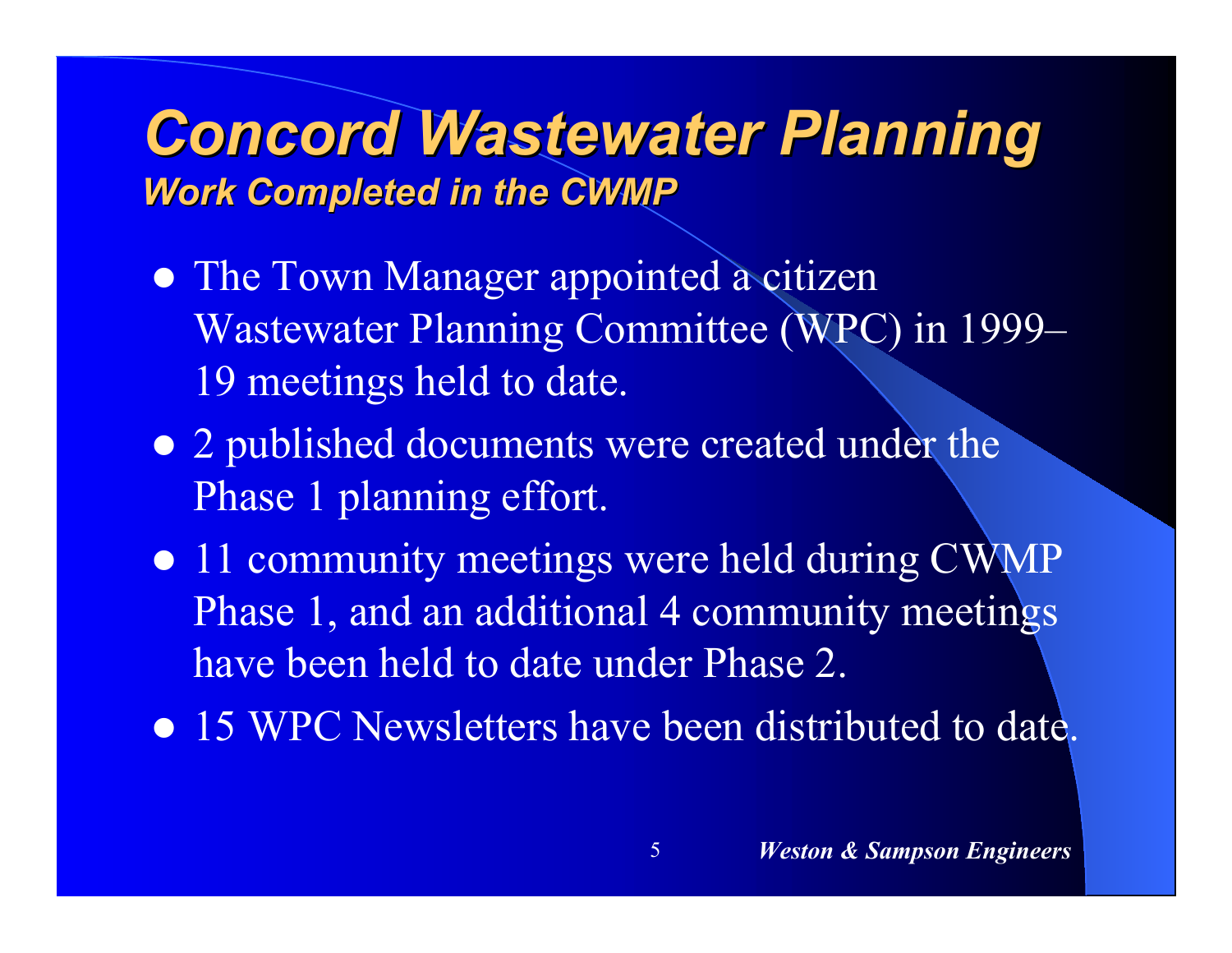#### *Concord Wastewater Planning Concord Wastewater Planning Work Completed and Remaining in the CWMP*

- 9 Needs Analysis
- 9 Preliminary Alternatives Analysis
- Workperformed 1999-2000

 Final Alternatives Analysis/CWMP □ Growth Management Plan On-site Systems Management Program **□ Community & Regulatory Approval** 

6

Workcurrently being finalized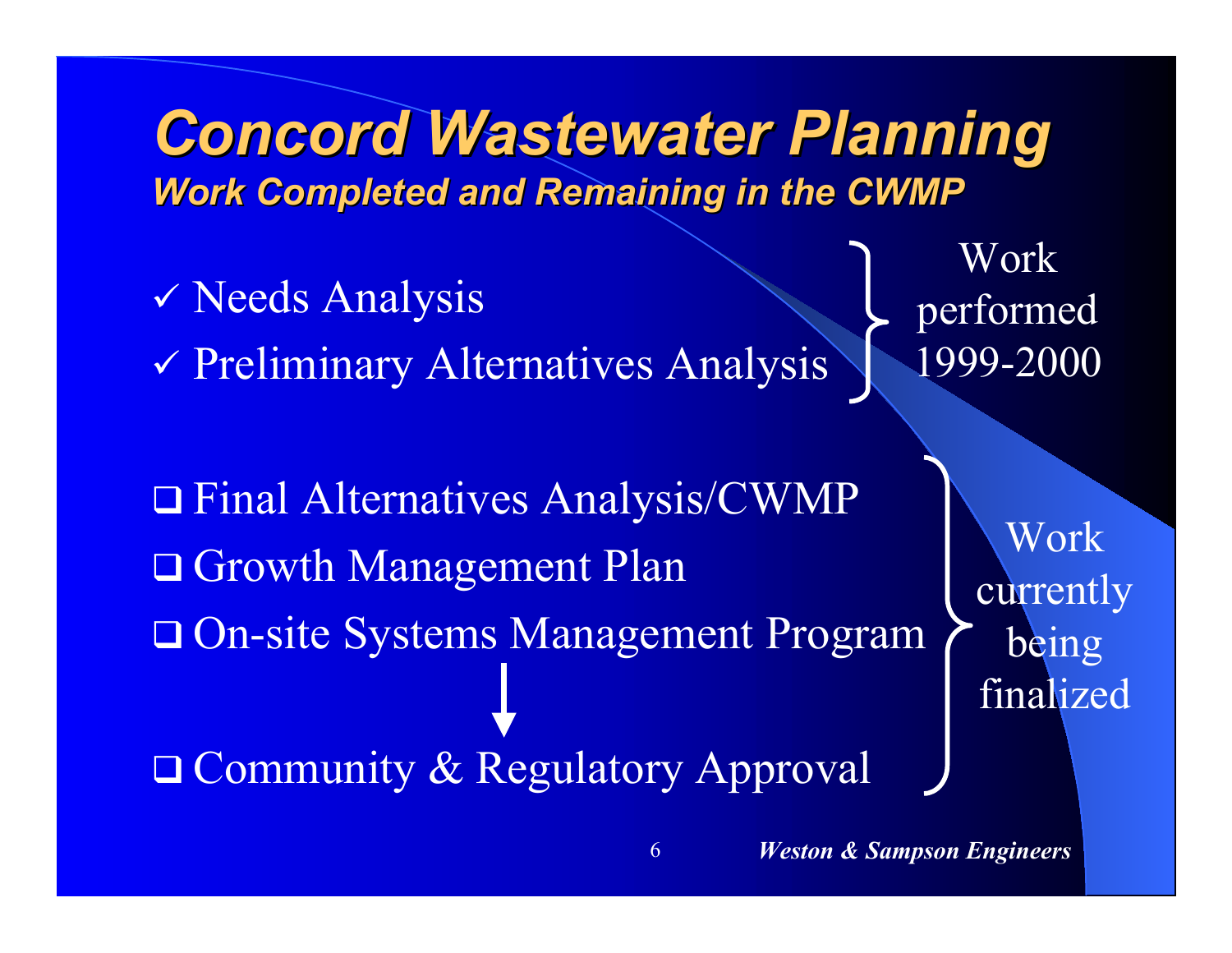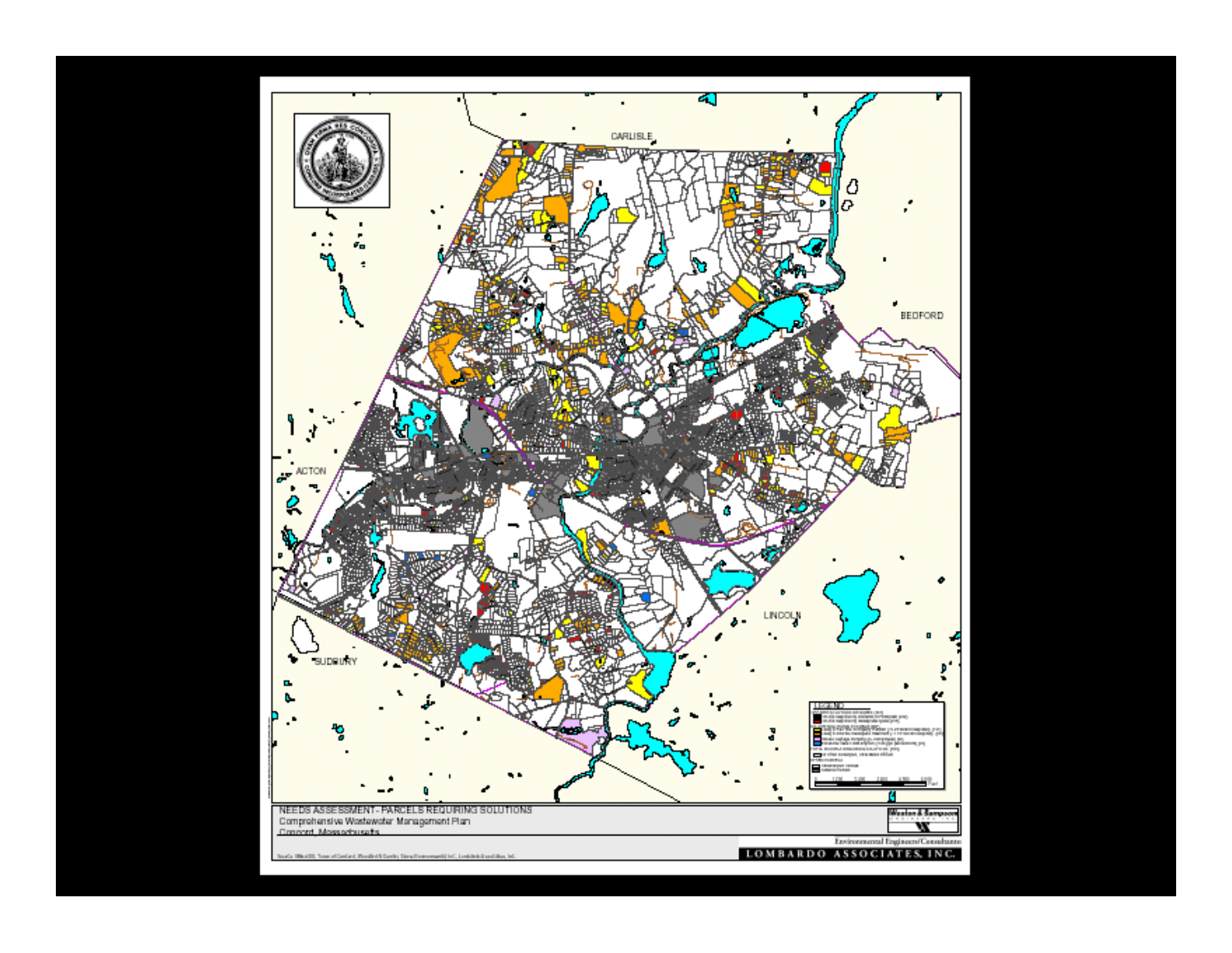*Concord Wastewater Planning Concord Wastewater Planning Final Alternatives Analysis Final Alternatives Analysis* **The Preliminary Recommended Plan** Phase 1 Maximum PlanRemoved areas where on-site solutions are feasible and/or appropriate Re-evaluated some of the previously proposed cluster solution areas

*Weston & Sampson Engineers*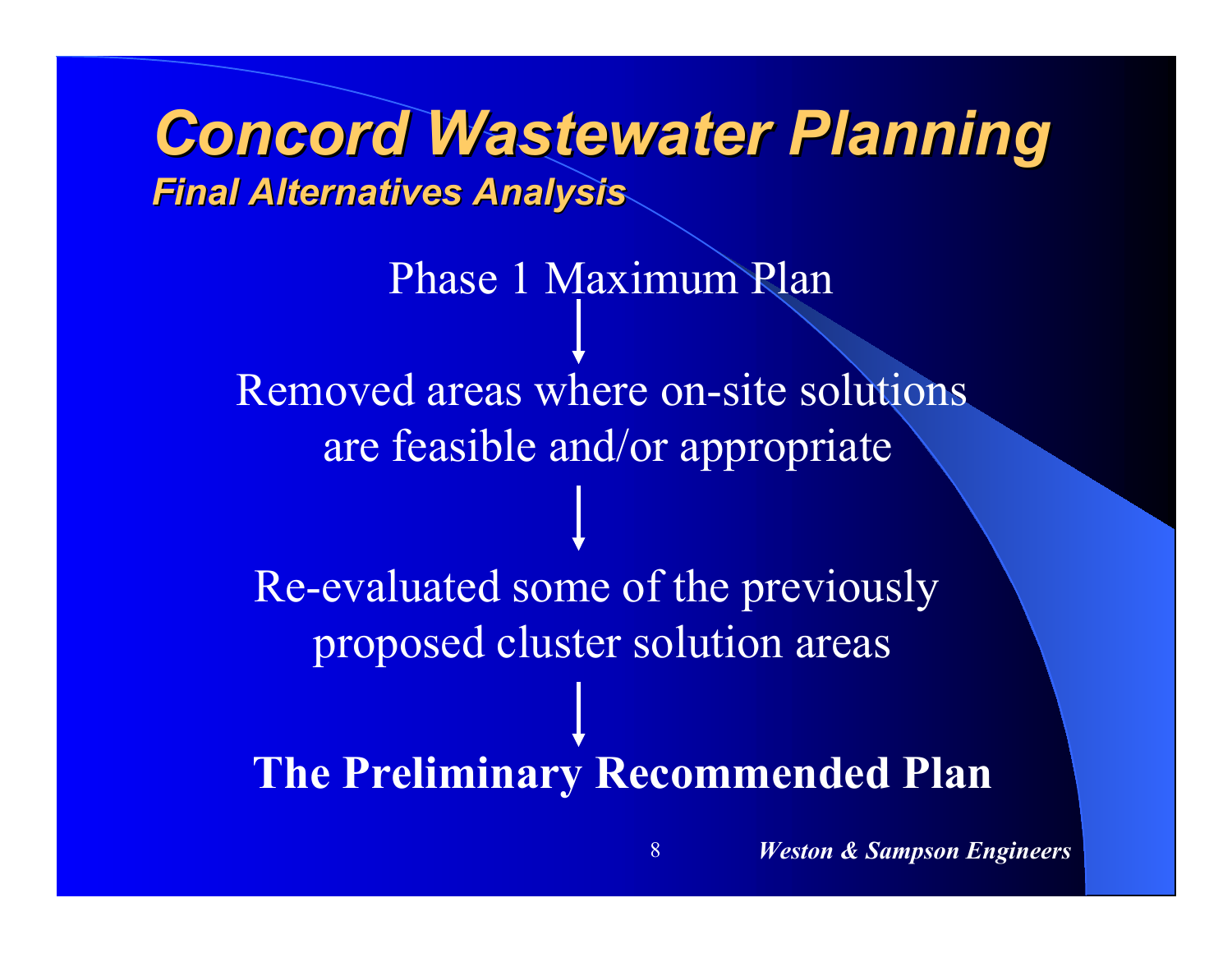*Concord Wastewater Planning Concord Wastewater Planning Basic Definitions Basic Definitions*Conventional Septic Systems On-Site Systems Innovative/Alternative Systems Small Shared Systems Cluster Treatment Systems Off-Site Systems Centralized Sewer System **The Preliminary Recommended Plan includes:**

9

*Weston & Sampson Engineers*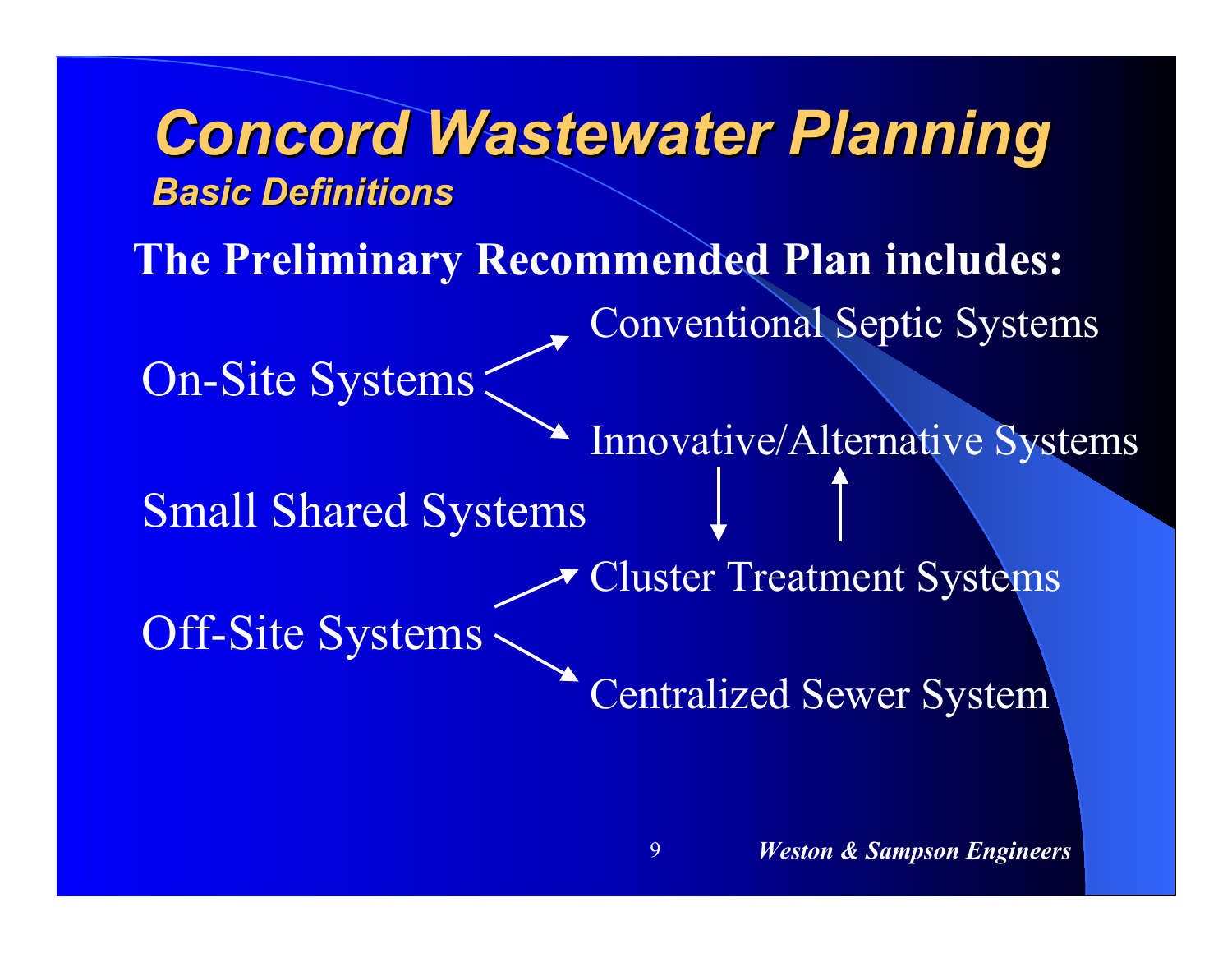**The Preliminary Recommended Plan includes:**

¾Sewer connection for several neighborhoods in Elm Brook, Concord Center and West Concord.

¾Localized clusters for immediate White Pond Area and for Conantum (Kalmia Woods Association) Area.

10

¾Enhanced on-site management plan for remaining septic systems.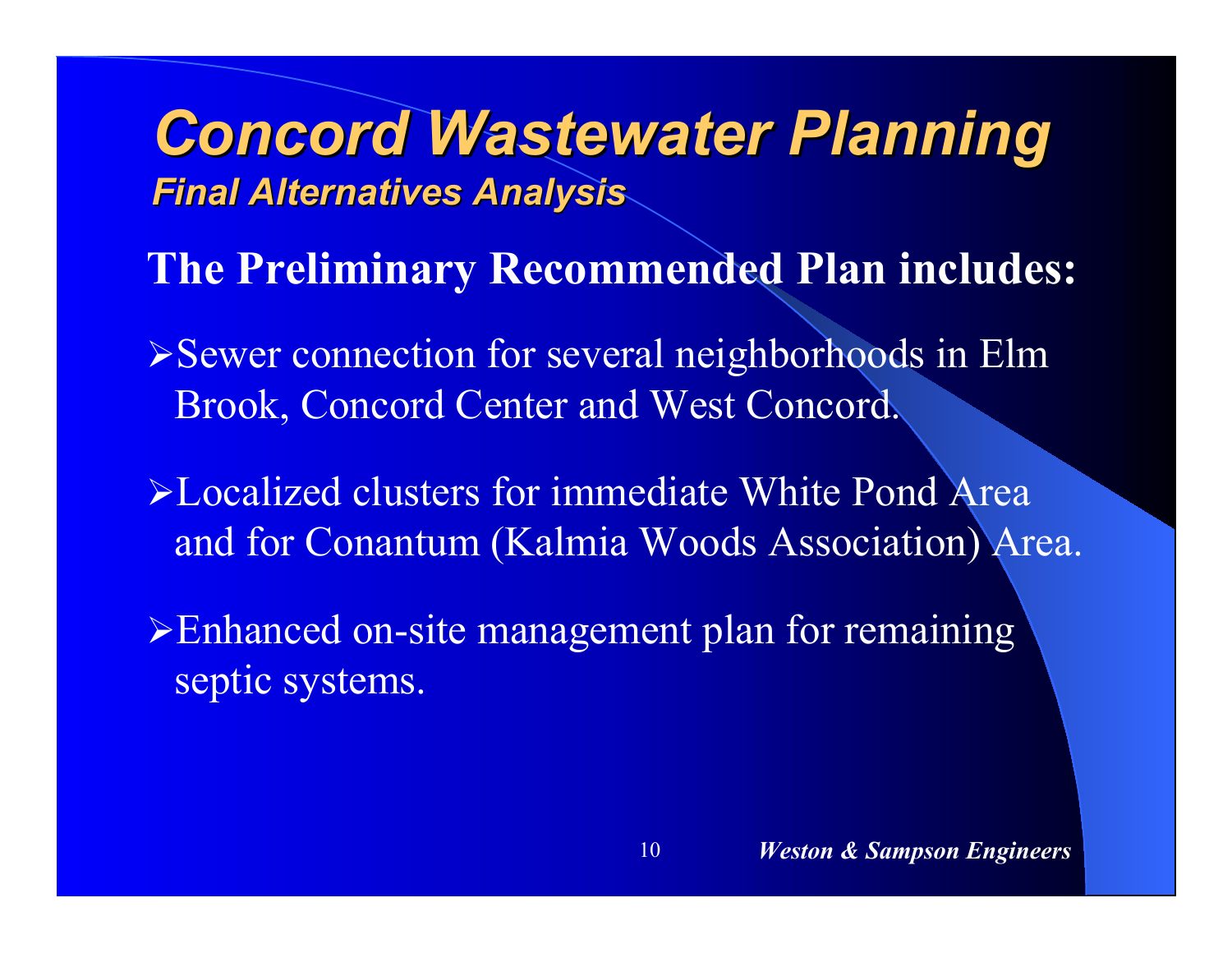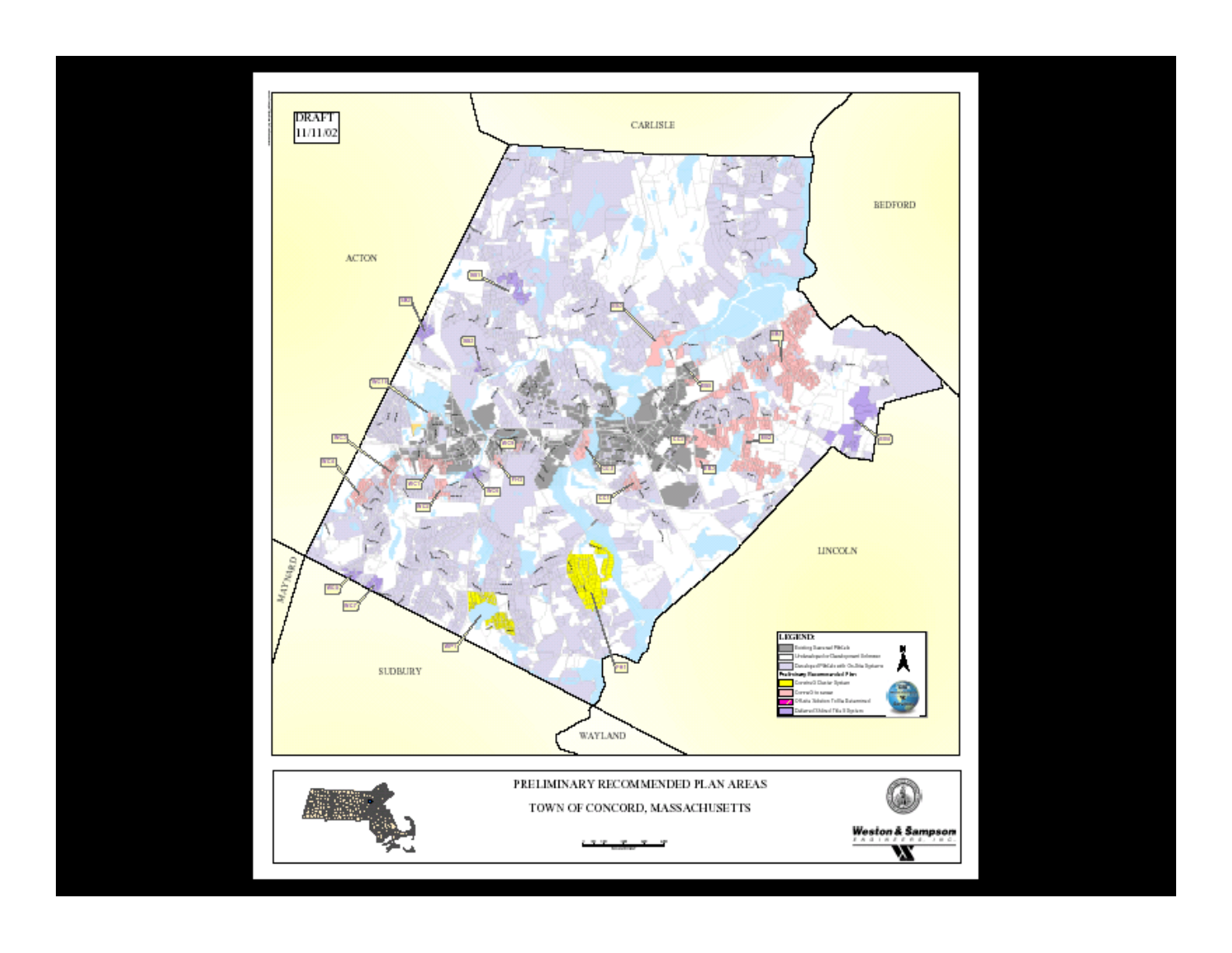**Summary of Parcels Served in the Preliminary Recommended Plan:**

12

 $\triangleright$ 979 Total parcels served under the Plan. (+/-)

 $>51\%$  of parcels with identified need for off-site wastewater management served under the Plan.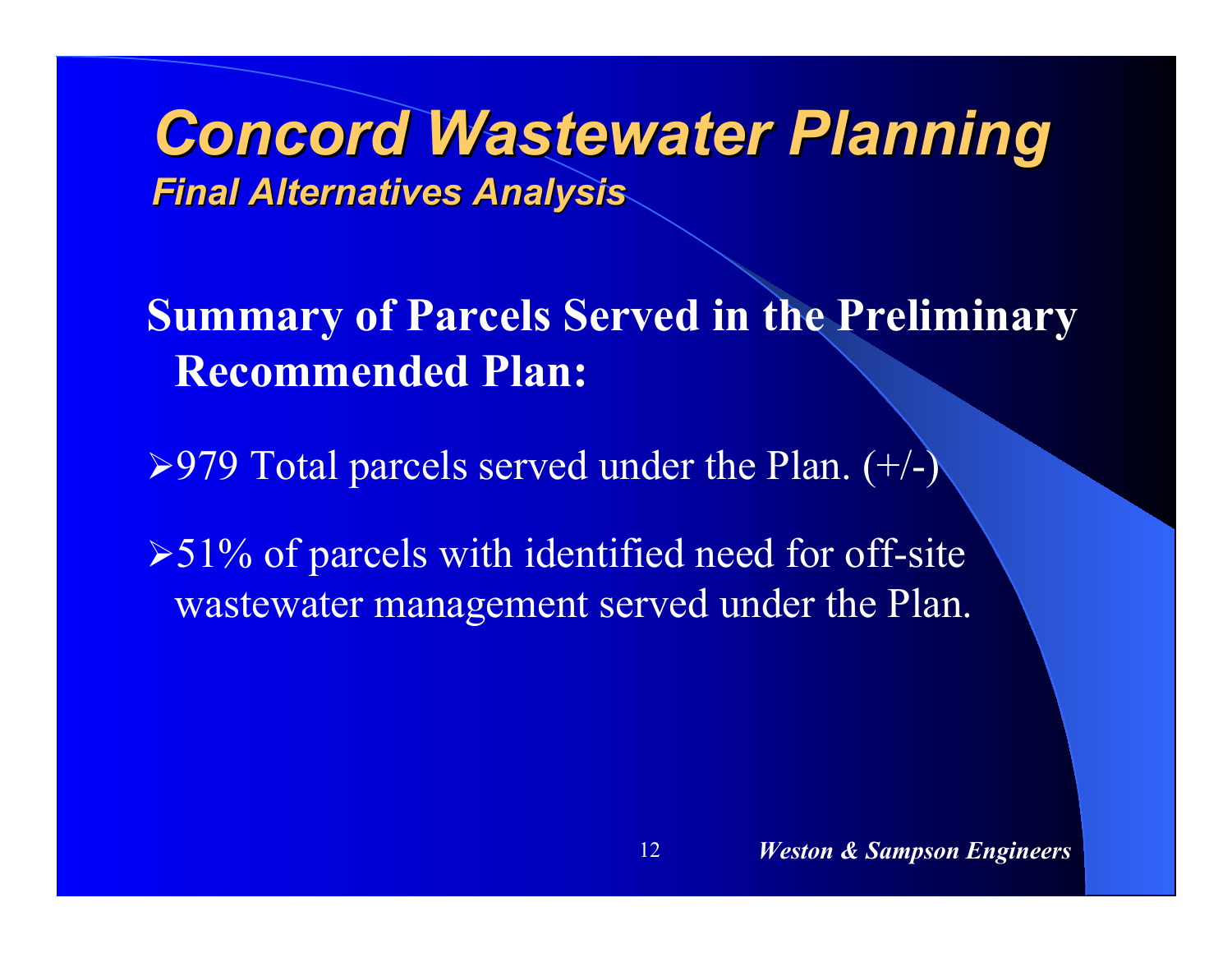*Concord Wastewater Planning Concord Wastewater Planning Final Alternatives Analysis Final Alternatives Analysis* **Phasing the Recommended Plan:** Phase 1 (Years 1-4): ¾Sewer for Prairie Street Area and Bedford Street Area. ¾359 parcels served.

#### Phase 2: (Years 4-6)

¾Sewer for Walden Street Area, Great Meadows Area and Magnolia Street Area.

¾Clusters for White Pond and Kalmia Woods Areas.

13

¾263 parcels served.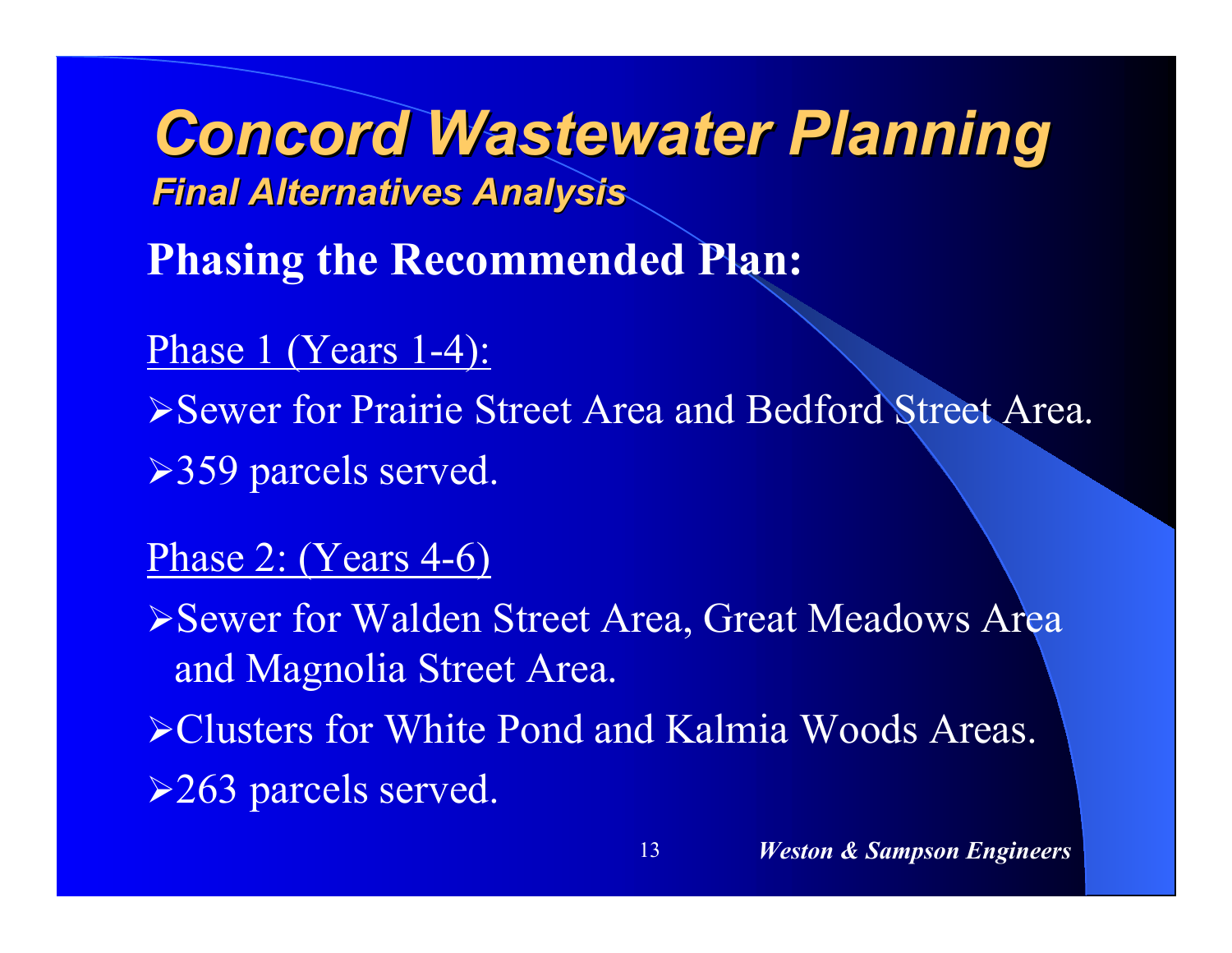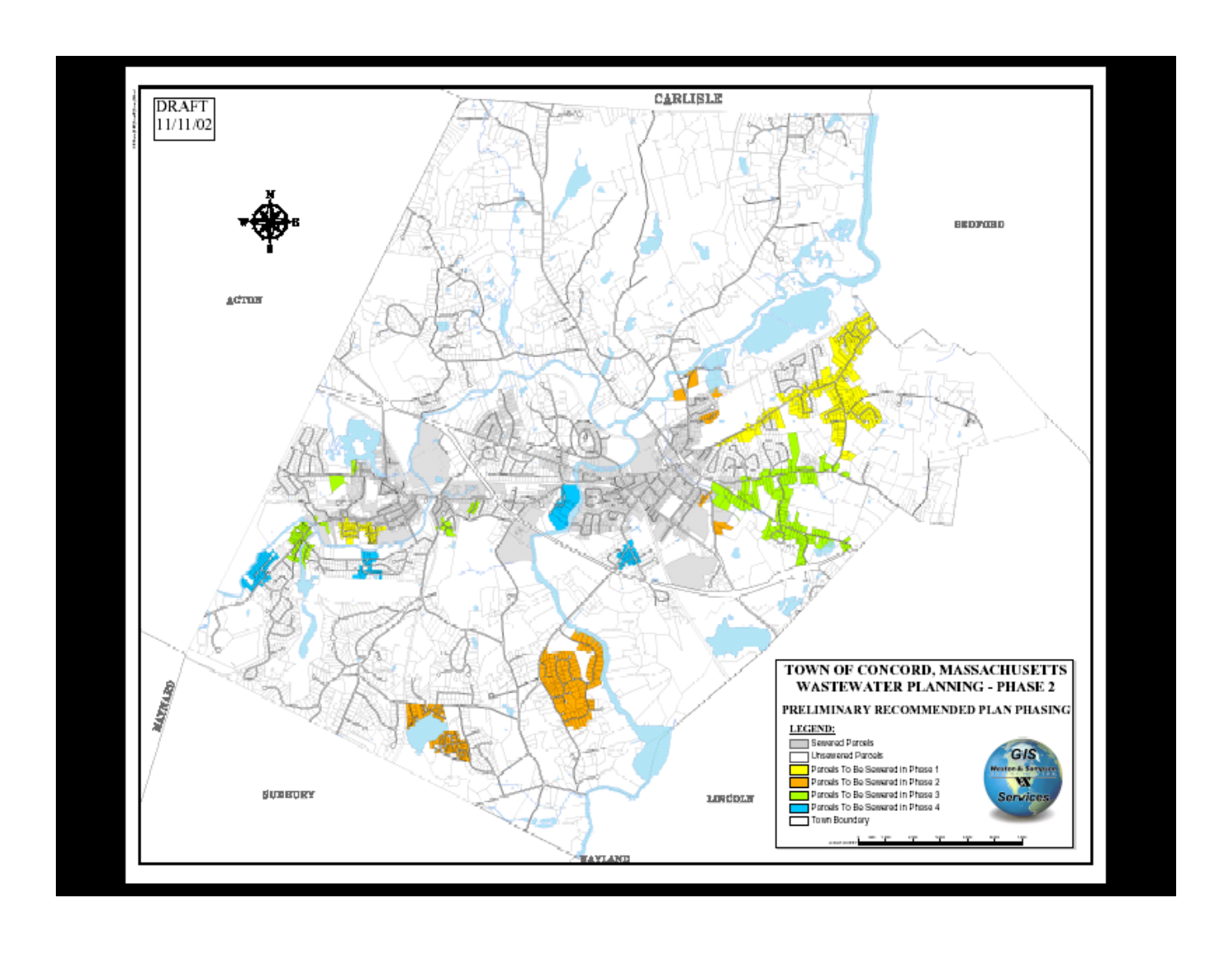*Concord Wastewater Planning Concord Wastewater Planning Final Alternatives Analysis Final Alternatives Analysis* **Phasing the Recommended Plan** *(continued)***:**

#### Phase 3: (Years 6-8)

¾Sewer for Lexington Road Area, Sunnyside Lane Area, Meadow Ridge Road Area, MacArthur Street Area and Hayward Road Area.

**≻243 parcels served.** 

#### Phase 4: (Years 8-10)

¾Sewer for Harrington Avenue Area, Coolidge Road Area, Fairhaven Road Area and North Branch Road Area.

15

 $\geq$ 114 parcels served.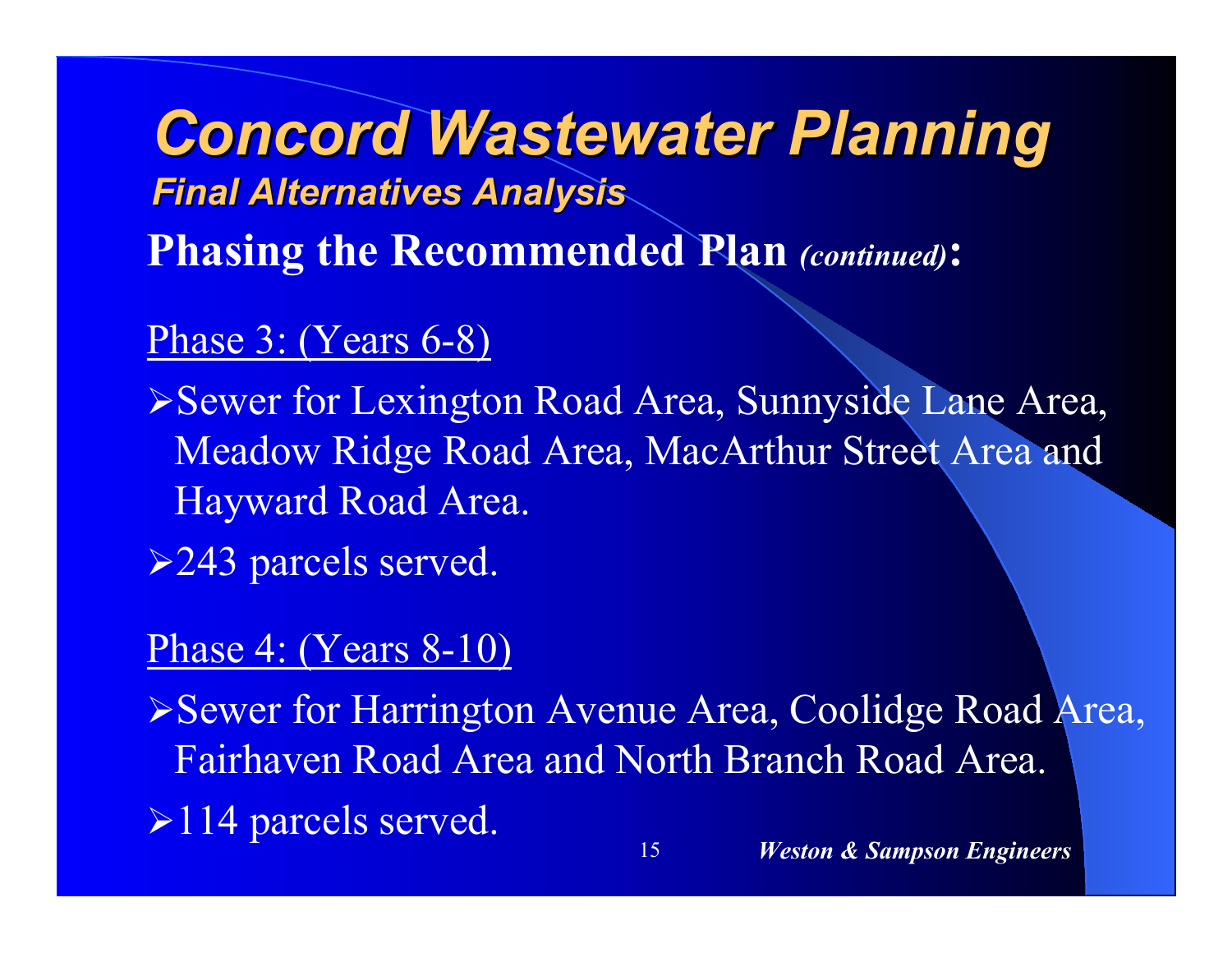**The Preliminary Recommended Plan Costs:** What are the costs?

16

> Collection System Costs: \$10.9 million >Transmission System Costs: \$ 4.1 million  $\triangleright$ Treatment & Disposal Costs:  $\widehat{\mathcal{S}}$  3.1 million Engineering & Contingency: \$ 8.2 million Total \$26.3 million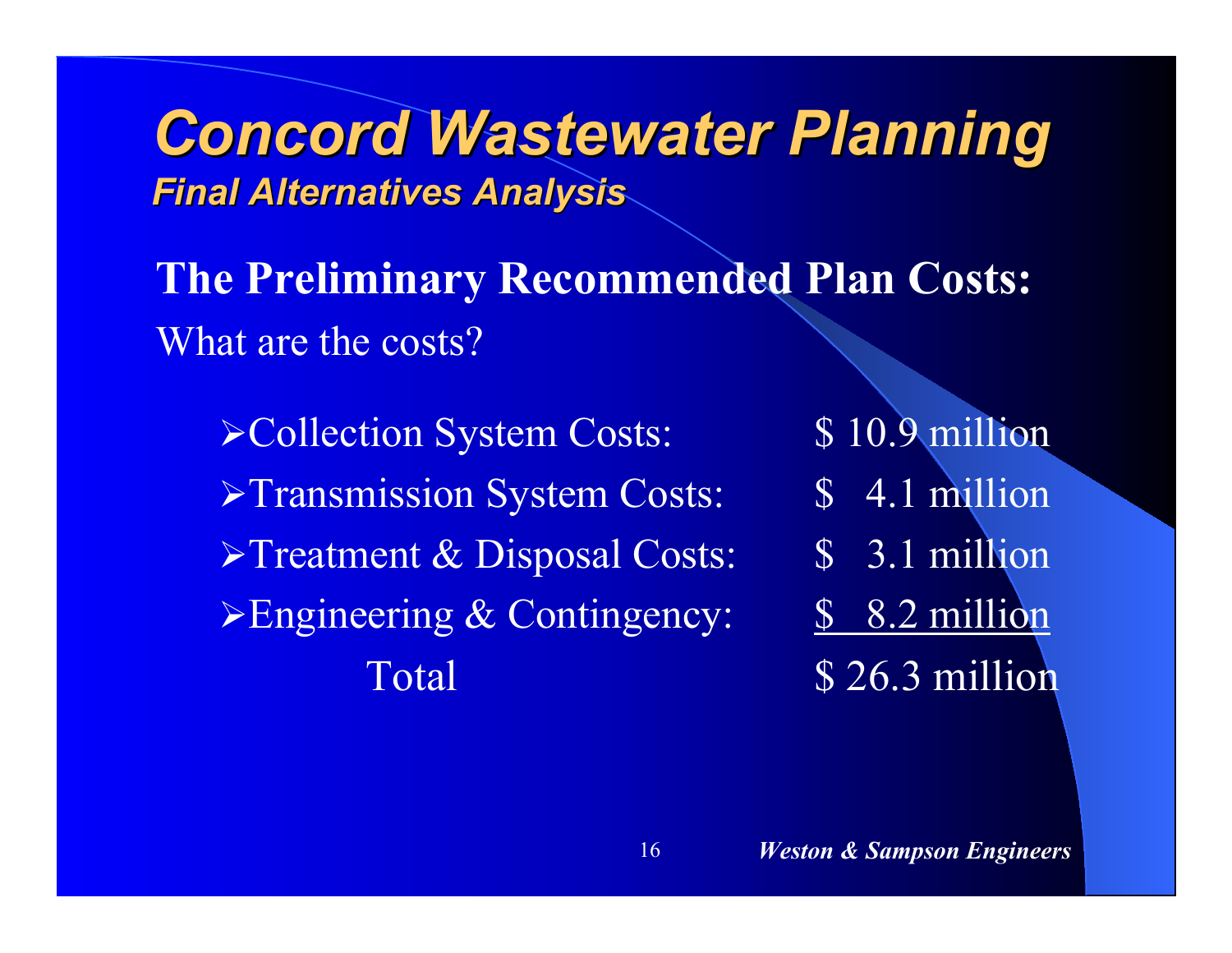**The Preliminary Recommended Plan Costs:** On-lot Installation Costs

¾Town-wide On-lot Costs\*: \$2.4 million <sup>¾</sup>Typical Homeowner's Cost: \$1,500 **Example of Costs:** \$1,000 to \$8,000

\* Costs associated with connecting sewers to individual properties. These costs are paid by individual property owners.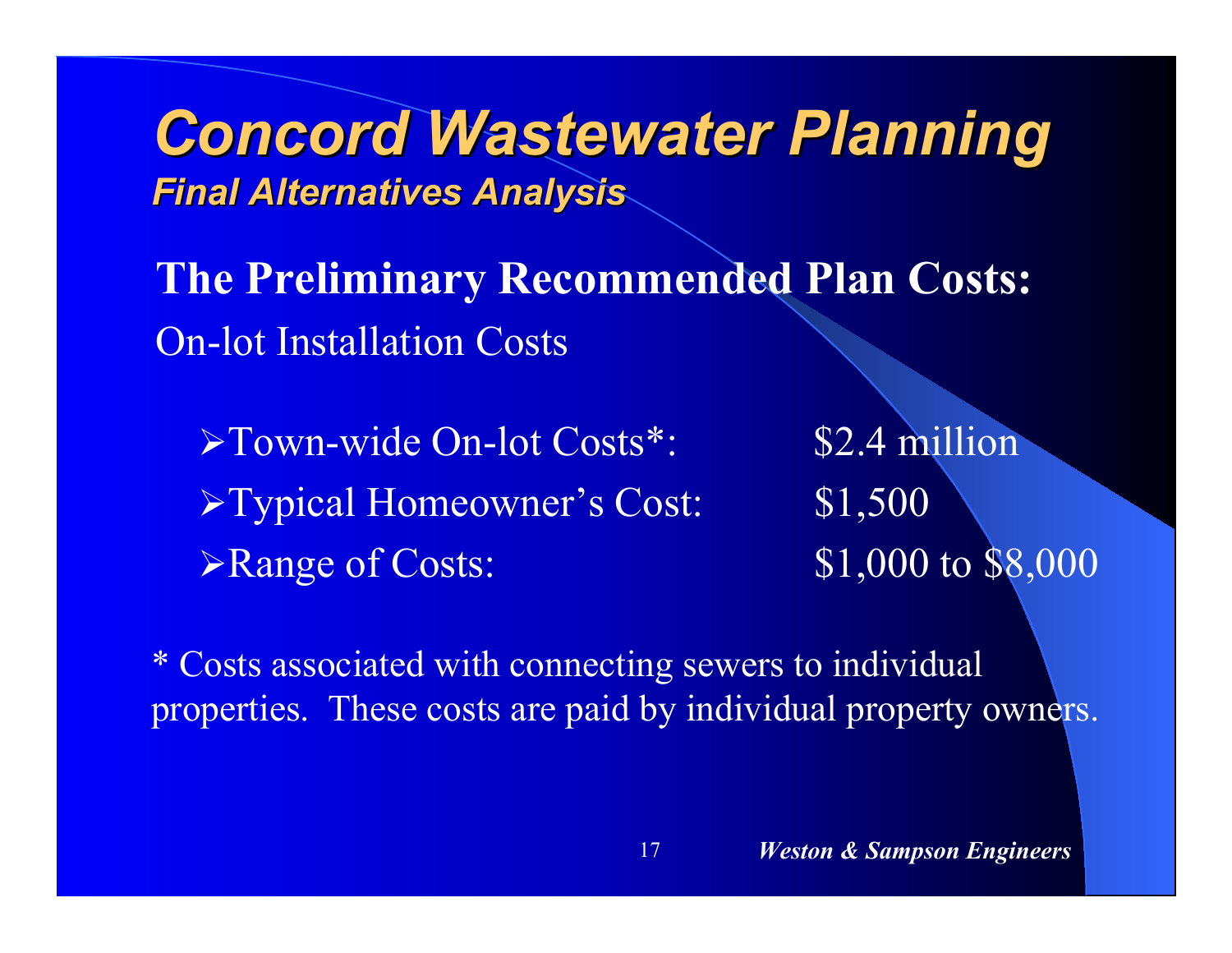**Cost Allocation:** Who should pay for what portion of the Project Costs?

▶Those who are Served/Bettered by the project

- Costs that can be attributed to the specific benefit of having an off-site solution available for use.
- ¾Local Taxpayers
	- Costs attributed to overall town benefits.
- ¾Existing and new Sewer System Users
	- Costs associated with Sewer System benefits, e.g. contributing flows.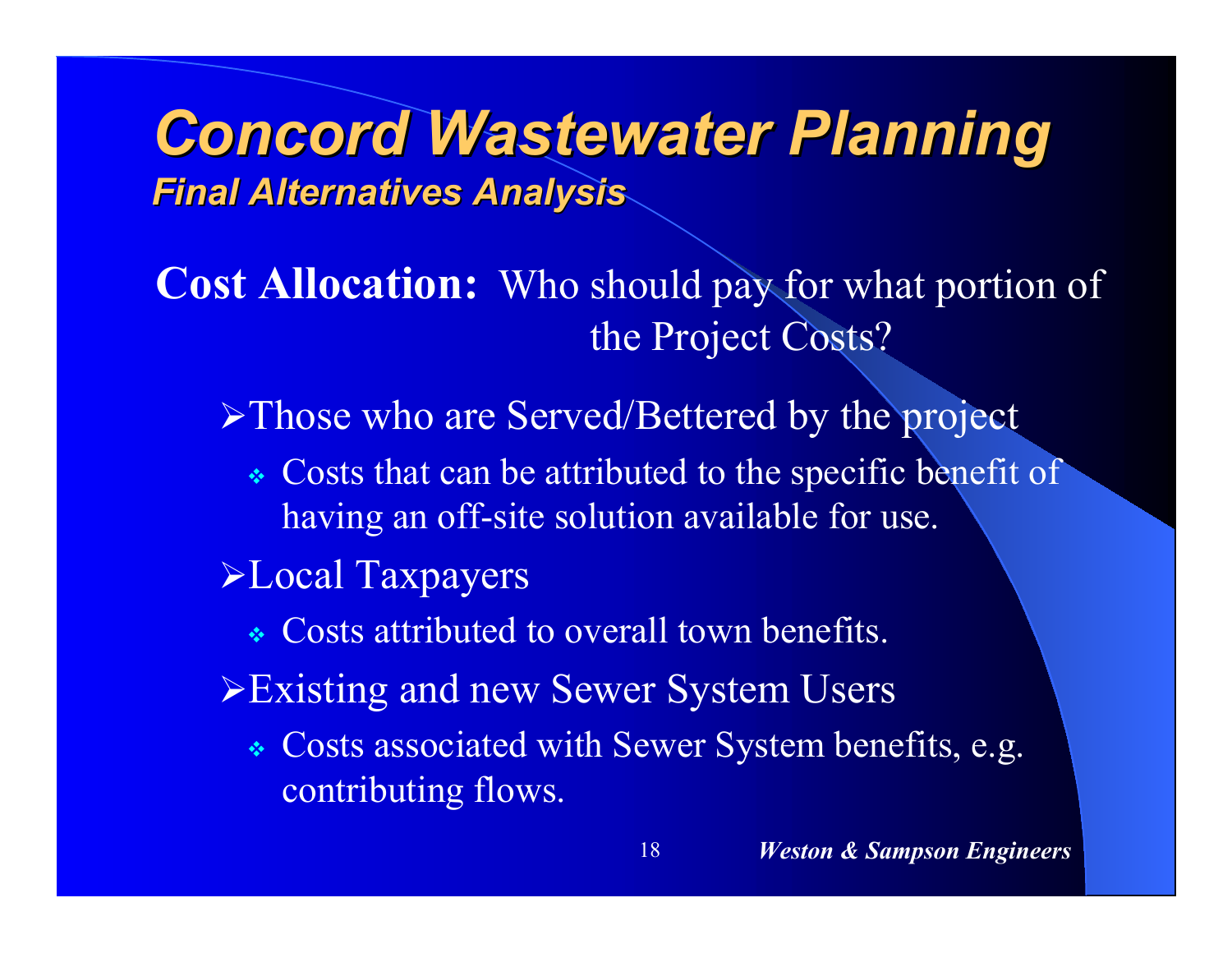#### **Cost Allocation:** What are the benefits?

#### ¾Specific Benefits for those Served

- Have an off-site solution available for use.
- Responsibility for treating and disposing of your wastewater is transferred to the Town.

19

Betterment Cost is off-set by an increase in property equity.

#### ¾Overall Town Benefits

- Reduced number of Title 5 variances.
- Increased protection of public health.
- $\mathcal{L}_{\mathcal{S}^{\mathcal{S}}}^{\mathcal{S}_{\mathcal{S}}}$ Improved surface water and groundwater quality.
- Improvements to existing sewer system.

#### *Weston & Sampson Engineers*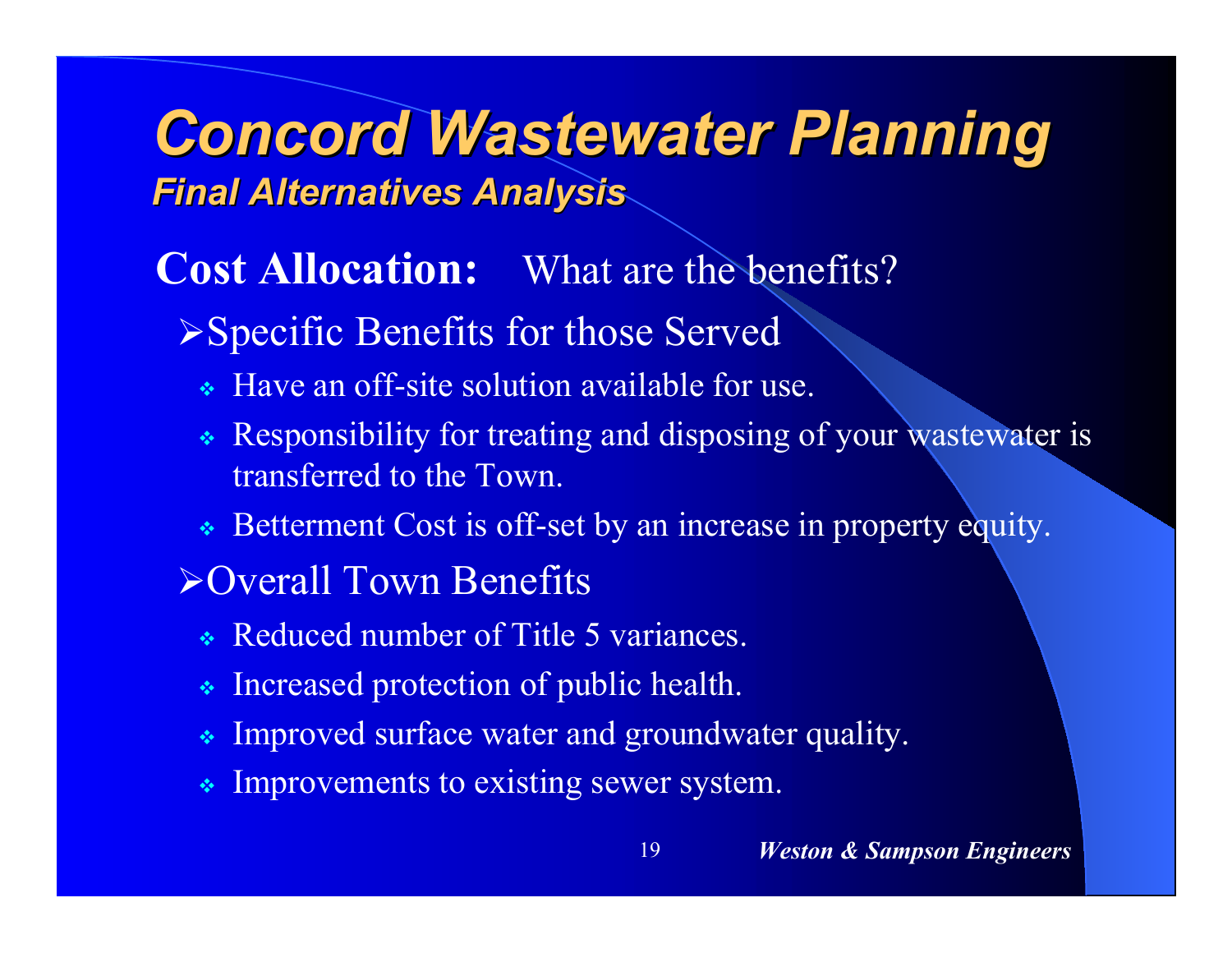¾The proposed allocation of costs…

- 
- 

❖ Betterments: 85% (\$22.4 million)  $\cdot$  Local Taxes:  $10\%$  (\$2.6 million) ◆ User Charges: 5% (\$1.3 million)

 $\triangleright$  Federal & State Grants – No longer available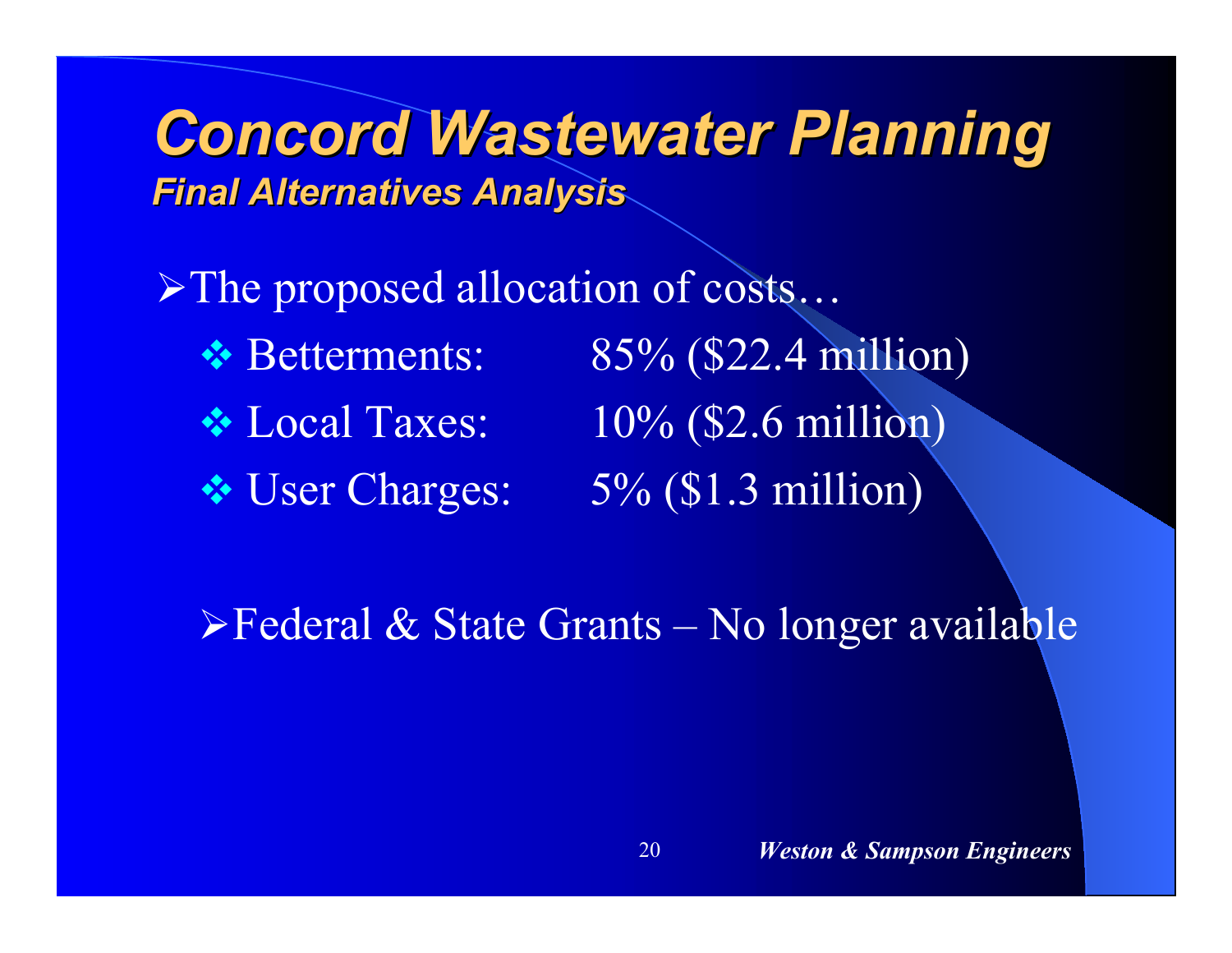**Cost Allocation:** Costs to Individual Homeowners

|                                                  | <b>New Sewer</b><br><b>User</b> | <b>Current Sewer</b><br><b>User</b> | <b>Non-Sewer</b><br><b>User</b> |
|--------------------------------------------------|---------------------------------|-------------------------------------|---------------------------------|
|                                                  |                                 | <b>One-time Cost</b>                |                                 |
| <b>Sewer Improvement Fee</b><br>(3 bedroom home) | \$5,200                         |                                     |                                 |
|                                                  |                                 | <b>Annual Cost</b>                  |                                 |
| <b>Betterment Cost</b><br>$($16,000$ -one time)  | $$1,250*$                       |                                     |                                 |
| Local Tax Impact<br>(\$500,000 home)             | \$20                            | \$20                                | \$20                            |
| <b>User Charge Impact</b>                        | \$650                           | \$30 increase                       |                                 |
| <b>Total Annual Cost</b>                         | \$1,920                         | \$50                                | \$20                            |

\* Financed over 20 years at 5% interest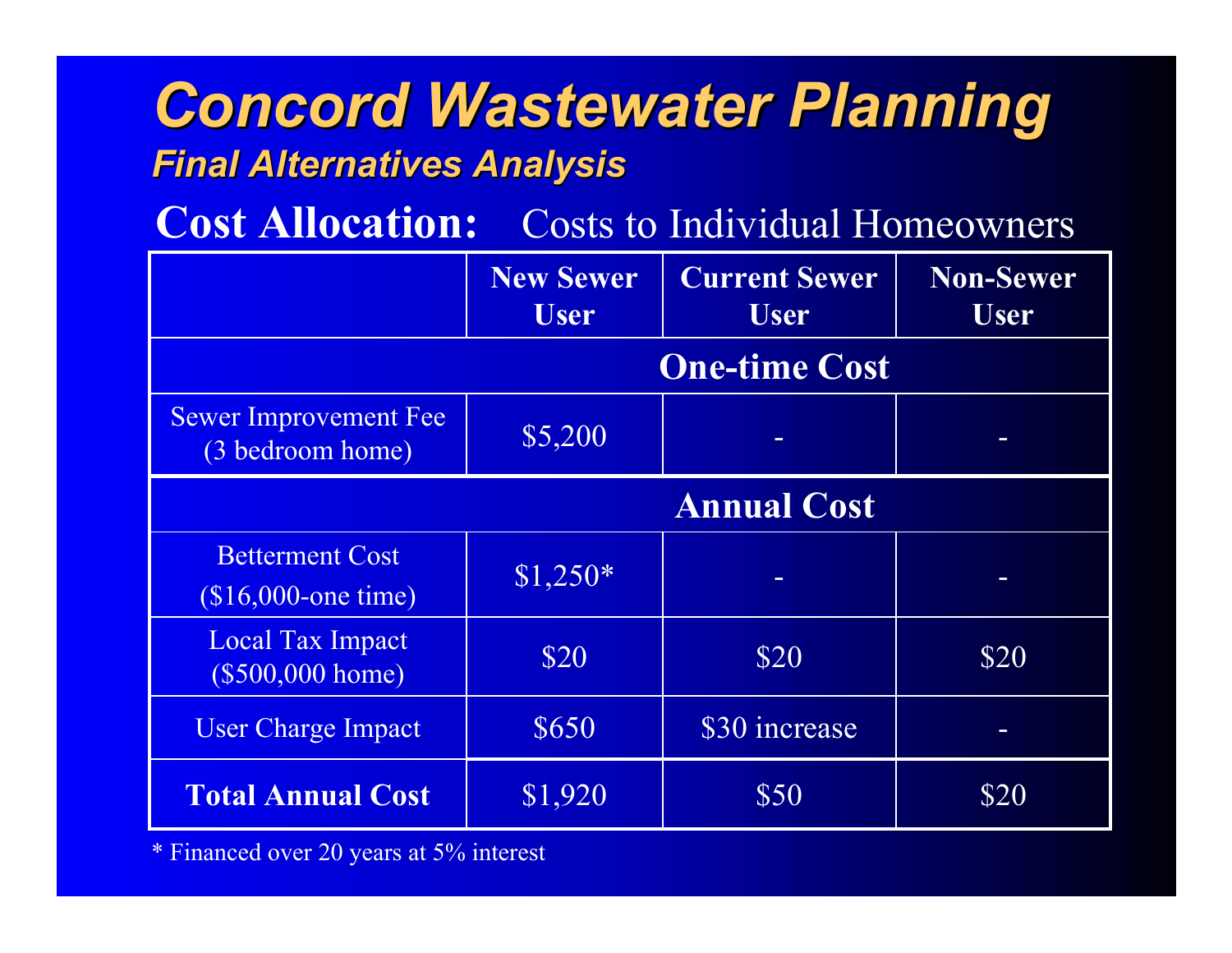**Cost Allocation:** Costs to Varying New Sewer Users

|                                | <b>Typical</b><br><b>Small Home/</b><br><b>Empty Nest</b> | <b>Typical</b><br><b>Medium</b><br><b>Home</b> | <b>Typical Large</b><br><b>Home</b> on<br><b>Larger Parcel</b> |
|--------------------------------|-----------------------------------------------------------|------------------------------------------------|----------------------------------------------------------------|
| <b>Number of Bedrooms</b>      | $\overline{2}$                                            | 3                                              | 5                                                              |
| Water Use (gallons per day)    | $110$ gpd                                                 | $160$ gpd                                      | $270$ gpd                                                      |
| <b>Approximate Home Value</b>  | \$300,000                                                 | \$500,000                                      | \$1,000,000                                                    |
|                                |                                                           |                                                |                                                                |
| <b>Sewer Improvement Fee</b>   | \$3,500                                                   | \$5,200                                        | \$8,600                                                        |
| <b>Annual Betterment Cost</b>  | $$1,250*$                                                 | $$1,250*$                                      | $$1,250*$                                                      |
| <b>Annual Local Tax Impact</b> | \$12                                                      | \$20                                           | \$40                                                           |
| <b>Annual User Charge</b>      | \$430                                                     | \$650                                          | \$1,080                                                        |

\* Financed over 20 years at 5% interest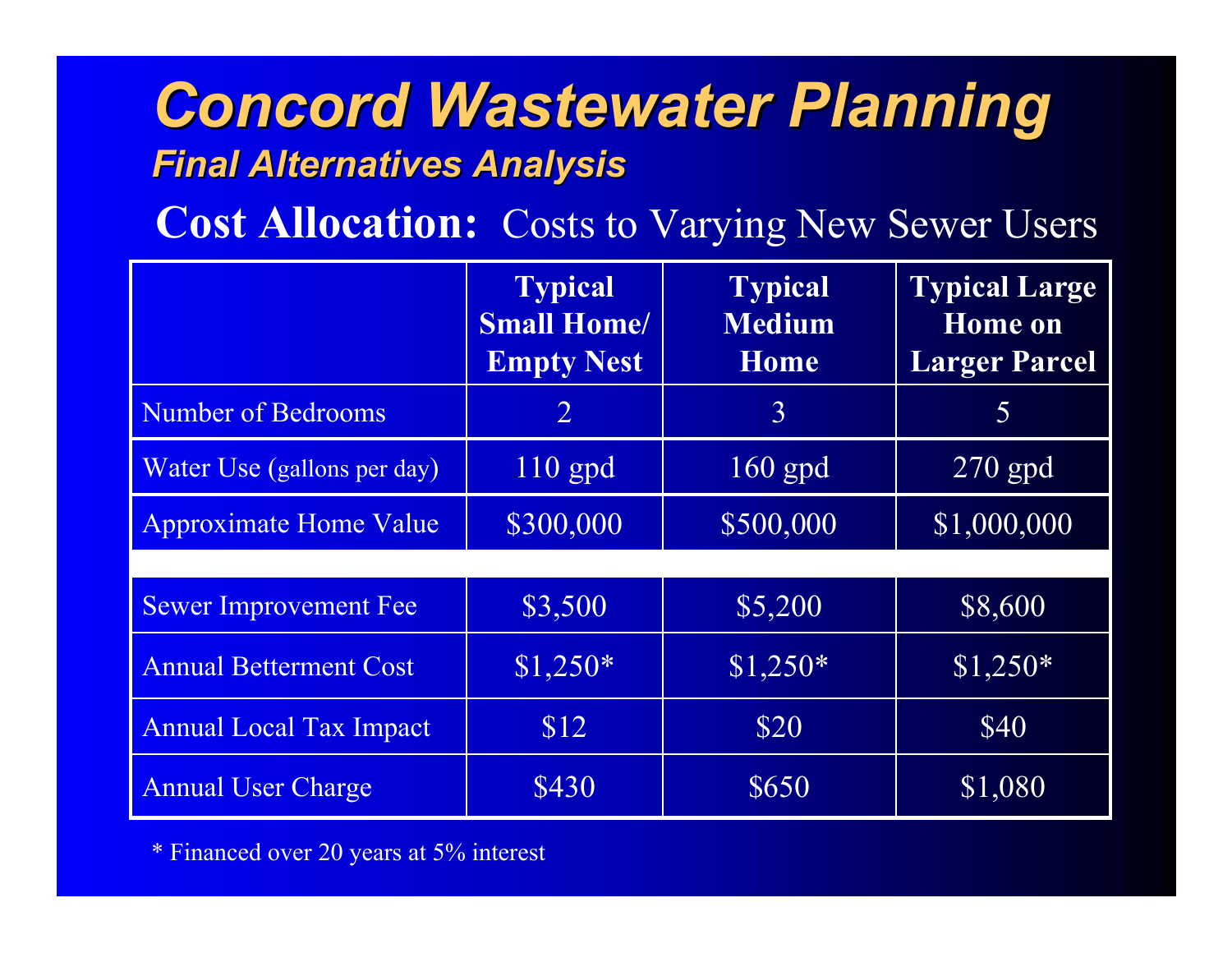# *Break Concord Wastewater Planning Concord Wastewater Planning*

## **Residents are invited to review:**

**• Needs Map-** Was your lot identified as having a potential need for an off-site alternative?

**• Preliminary Recommended Plan Map- Is your lot** currently proposed to be served by an off-site solution?

**• Preliminary Construction Phasing Map-** If you are considered in the Preliminary Recommended Plan, what phase are you in?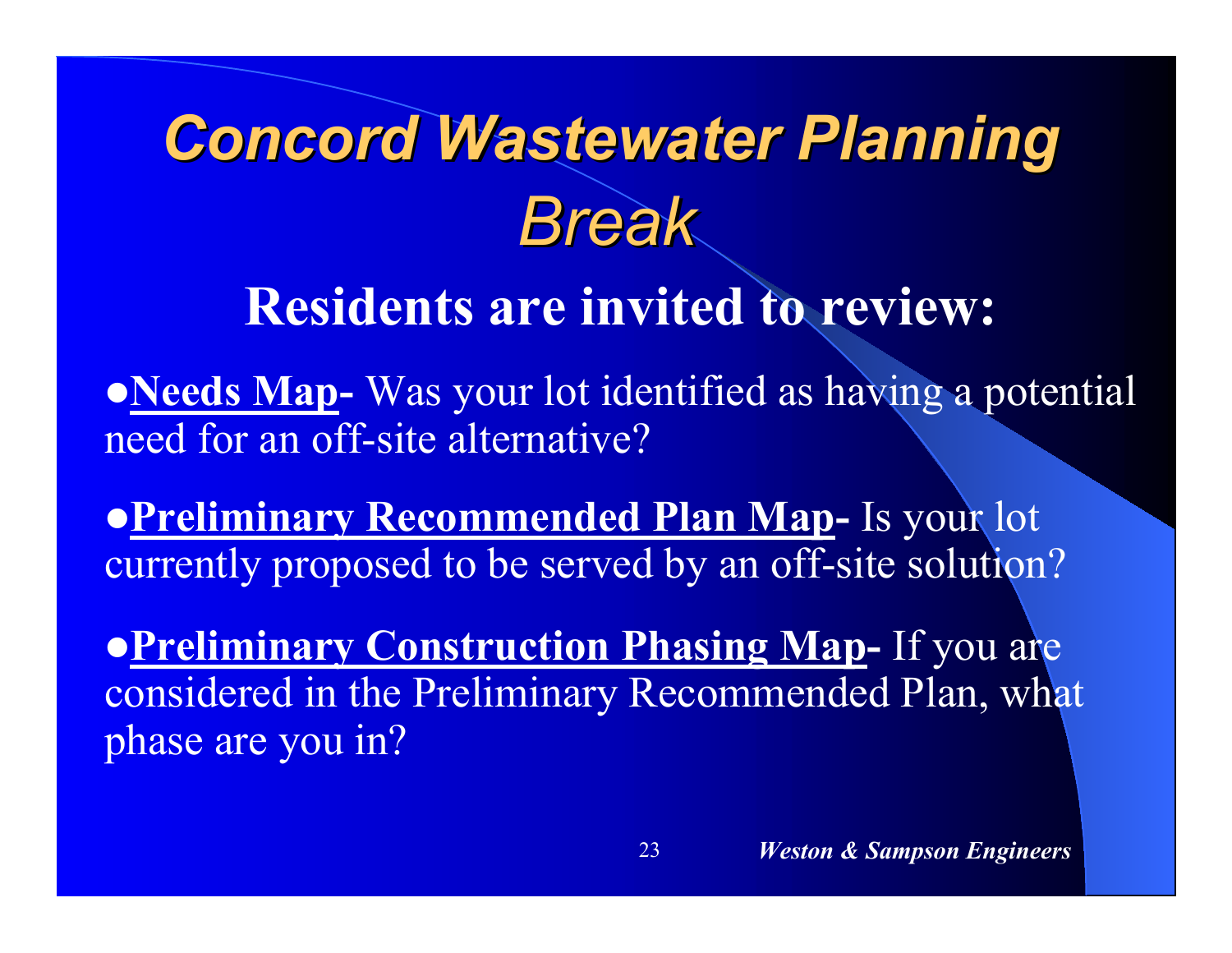- The Phase I Comprehensive Wastewater Planning effort identified the need for a Growth Management Committee and consultant assistance.
- The Planning Board is designated the Growth Management Committee and has hired a consultant to work with them (Horsley & Witten).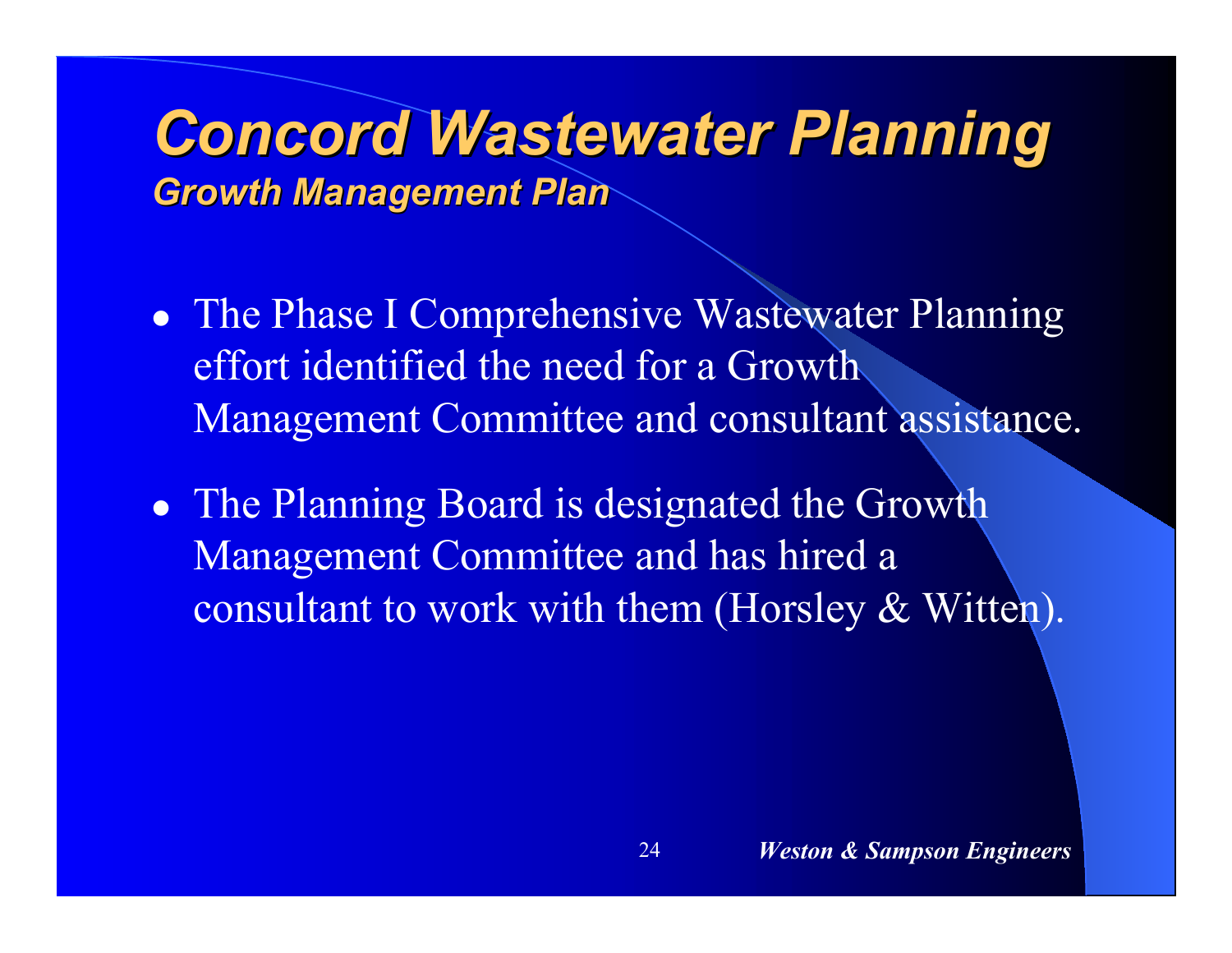#### • Title V

 Once a new off-site solution is implemented, regulations no longer apply.

• New off-site solutions require the town and its residents to prepare a growth management plan for their neighborhood.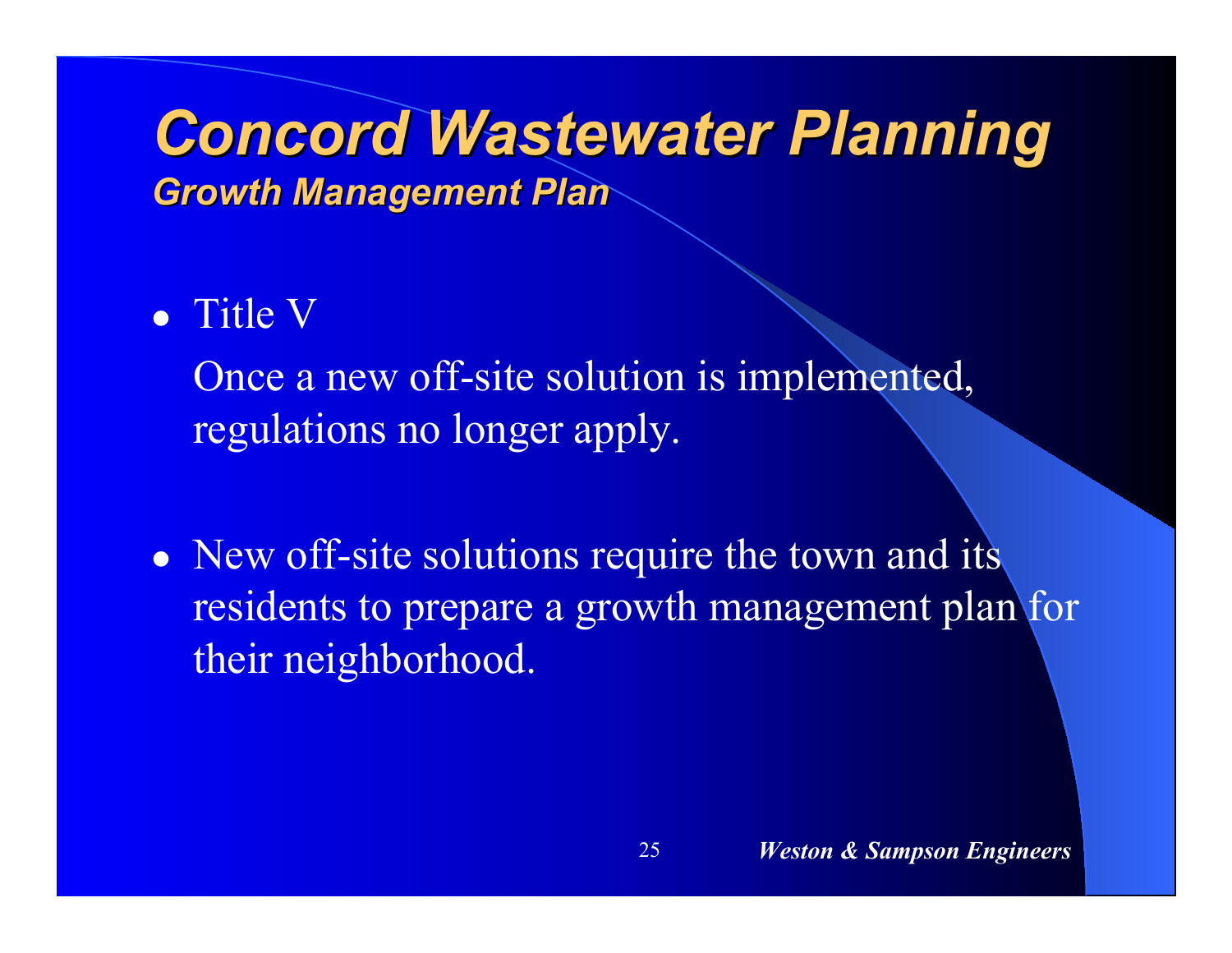We can't "just say no".

State law and case law:

• Prohibits dictating the size of a single-family residence.

• Allows sewer connections if the sewer is in front of your property.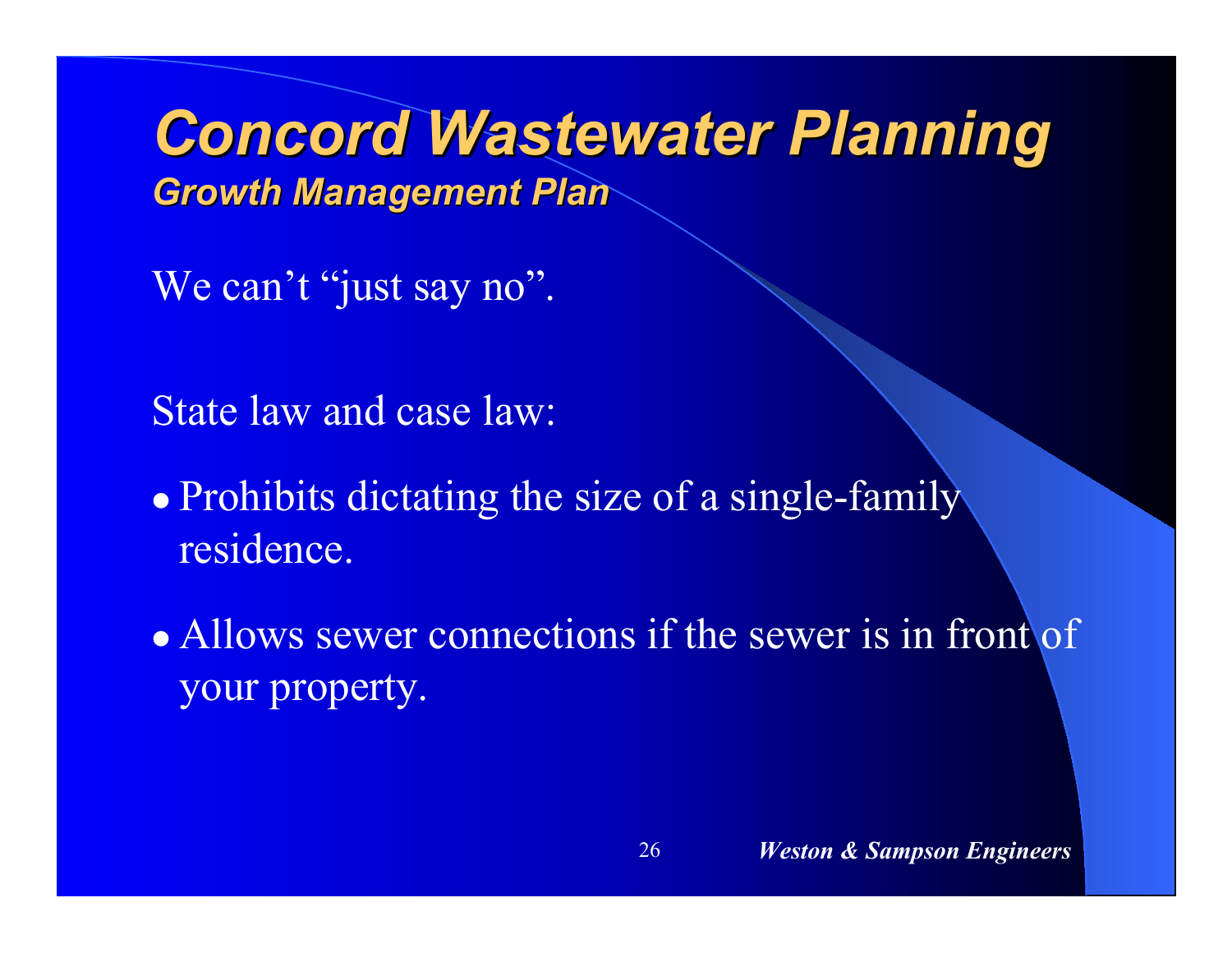Before we propose growth management tools we need your help:

- To recognize that wastewater planning solutions solve health, environmental and aesthetic problems, but don't limit growth.
- To recognize that we need to manage growth so we don't lose the benefits of wastewater planning solutions.

- To identify neighborhood values.
- To draft appropriate growth management tools .
- To support adoption of these tools at Town Meeting.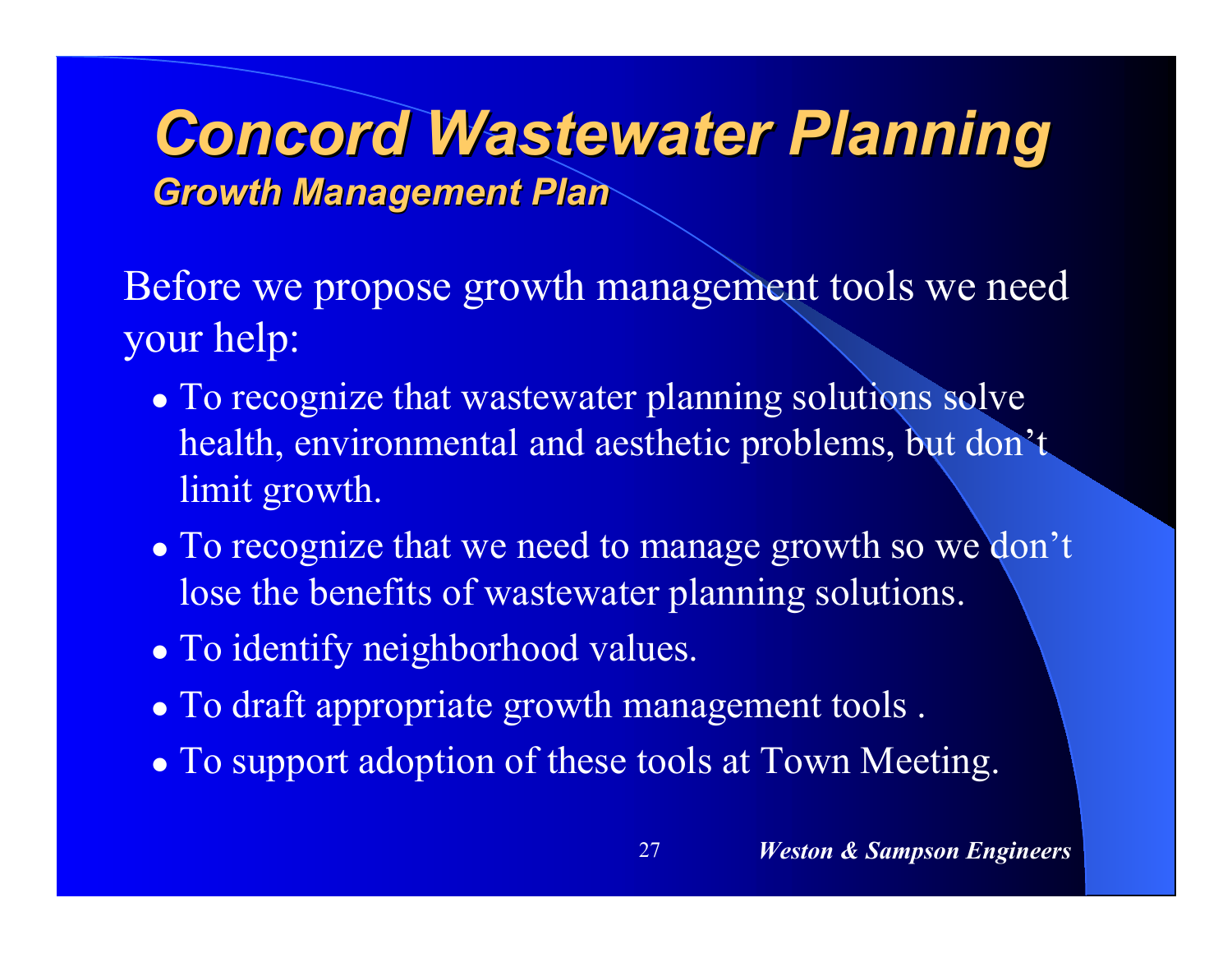Three neighborhoods have been identified:

- West Concord
- Elm Brook
- White Pond

Each neighborhood has unique and important characteristics.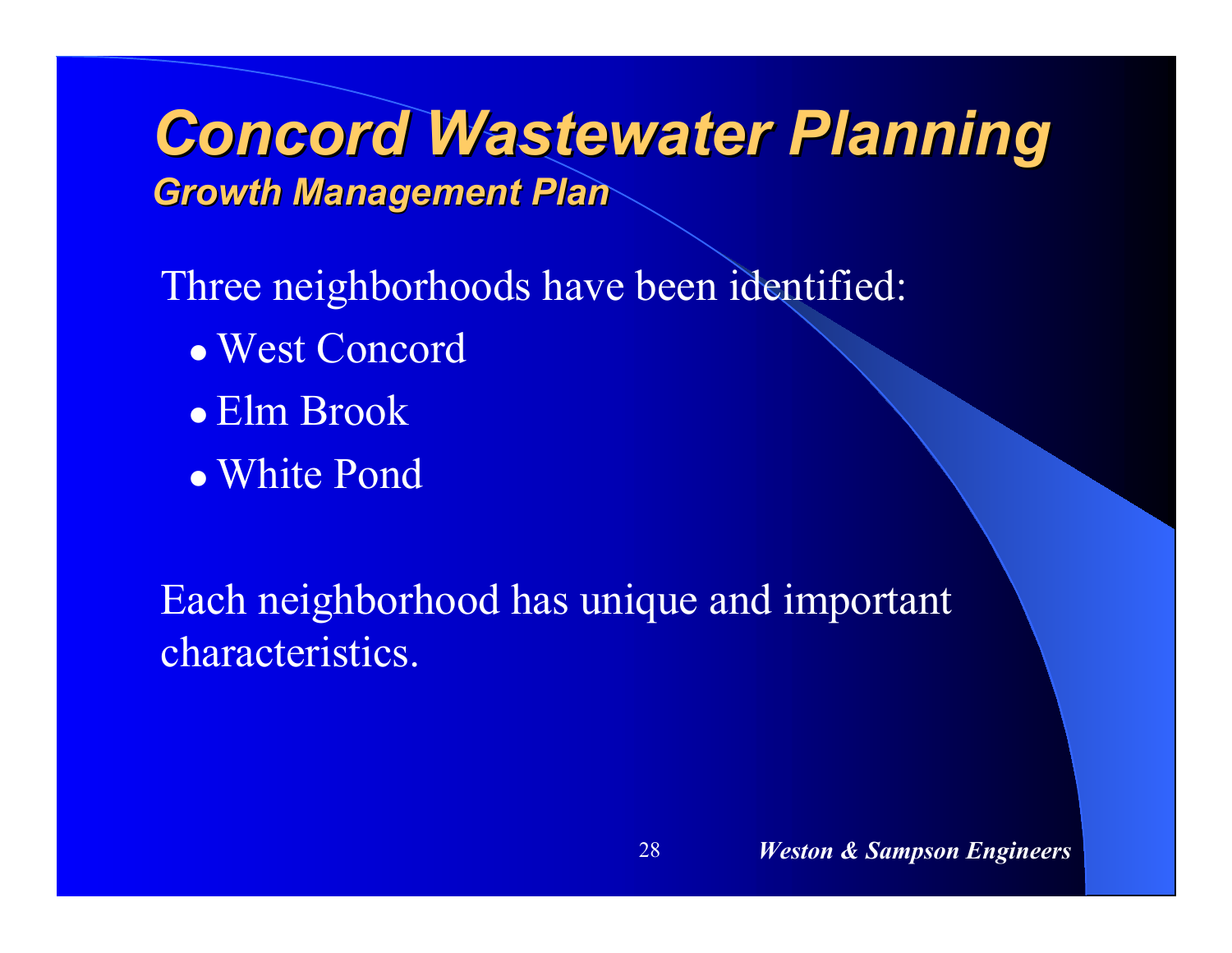Some of the tools used to manage growth include:

- Create new overlay districts
- Increase setbacks
- Extend historic districts (where appropriate)
- Limit development potential of large lots
- Acquire open space
- Require cluster development
- Limit capacity of Neighborhood Treatment Systems to accommodate existing buildings.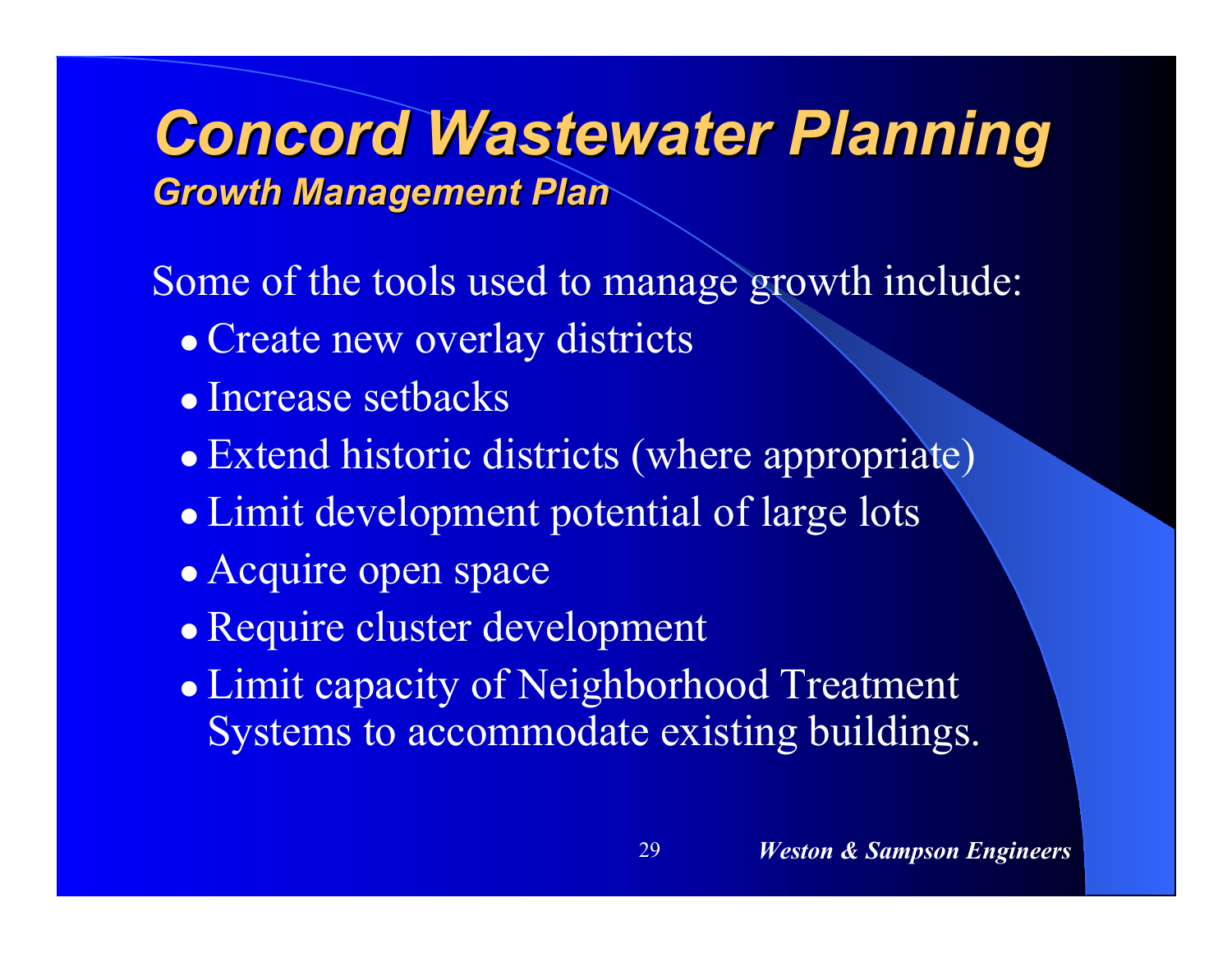Action Plan

- Meet with individual neighborhoods
- Distribute a questionnaire to neighborhoods
- Present findings at 2003 Annual Town Meeting
- Prepare growth management options for future Town Meetings

Prepare growth management options for future Town Meetings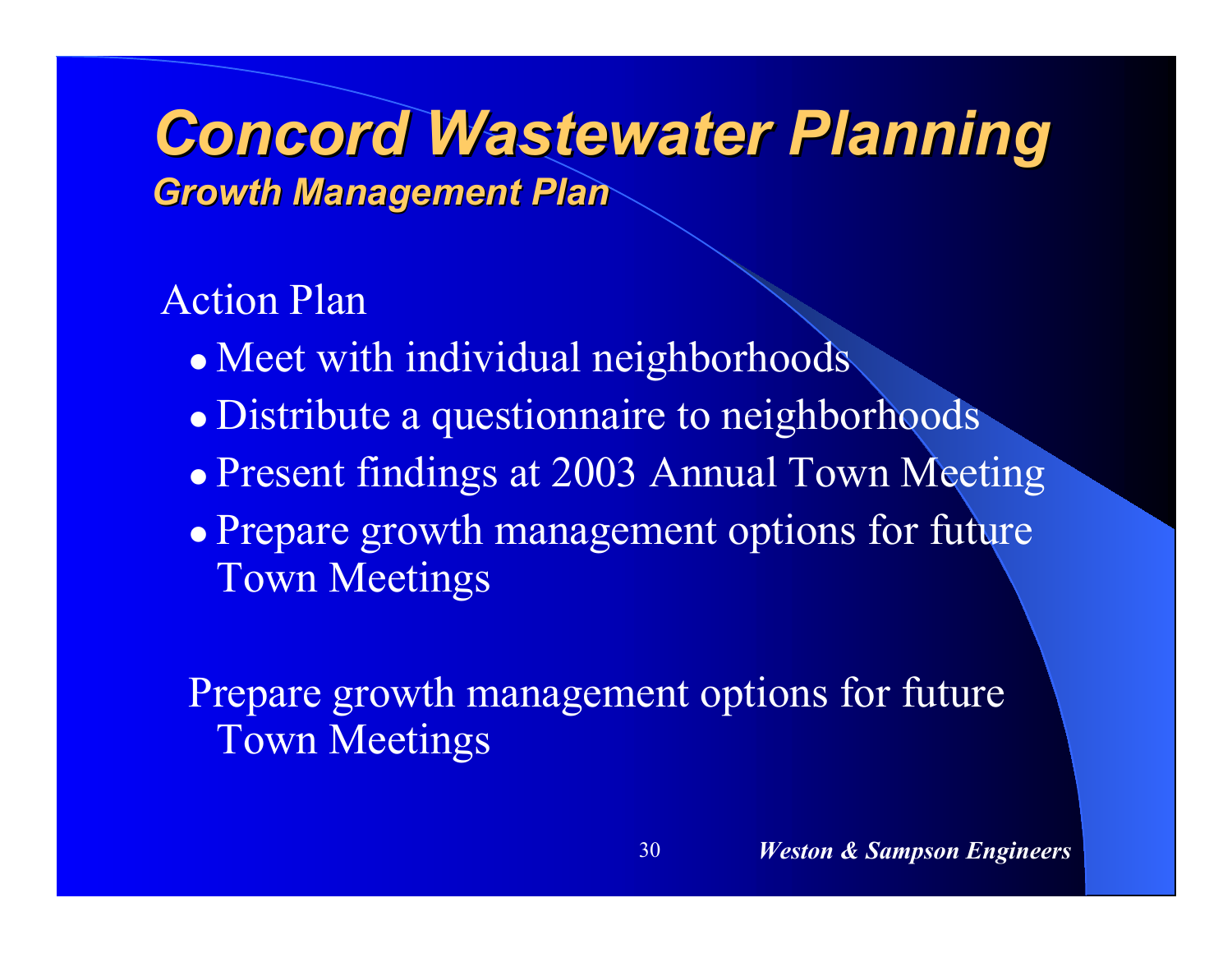*Concord Wastewater Planning Concord Wastewater Planning On-site Wastewater Management Program On-site Wastewater Management Program* On-Site Wastewater Needs: Parcels Not Included in the Recommended Plan for Sewers or Cluster Systems

|                                            | In an Aquifer<br><b>Protection Area</b> | Not in an Aquifer<br><b>Protection Area</b> |
|--------------------------------------------|-----------------------------------------|---------------------------------------------|
| Parcels in floodplains or near<br>wetlands | 160                                     | 60                                          |
| Parcels with shallow groundwater:          |                                         |                                             |
| More than 100 feet from surface water      | 100                                     | 100                                         |
| Less than 100 feet from surface water      | 130                                     | 30                                          |
| Parcels with no apparent limitations       | 900                                     | 1350                                        |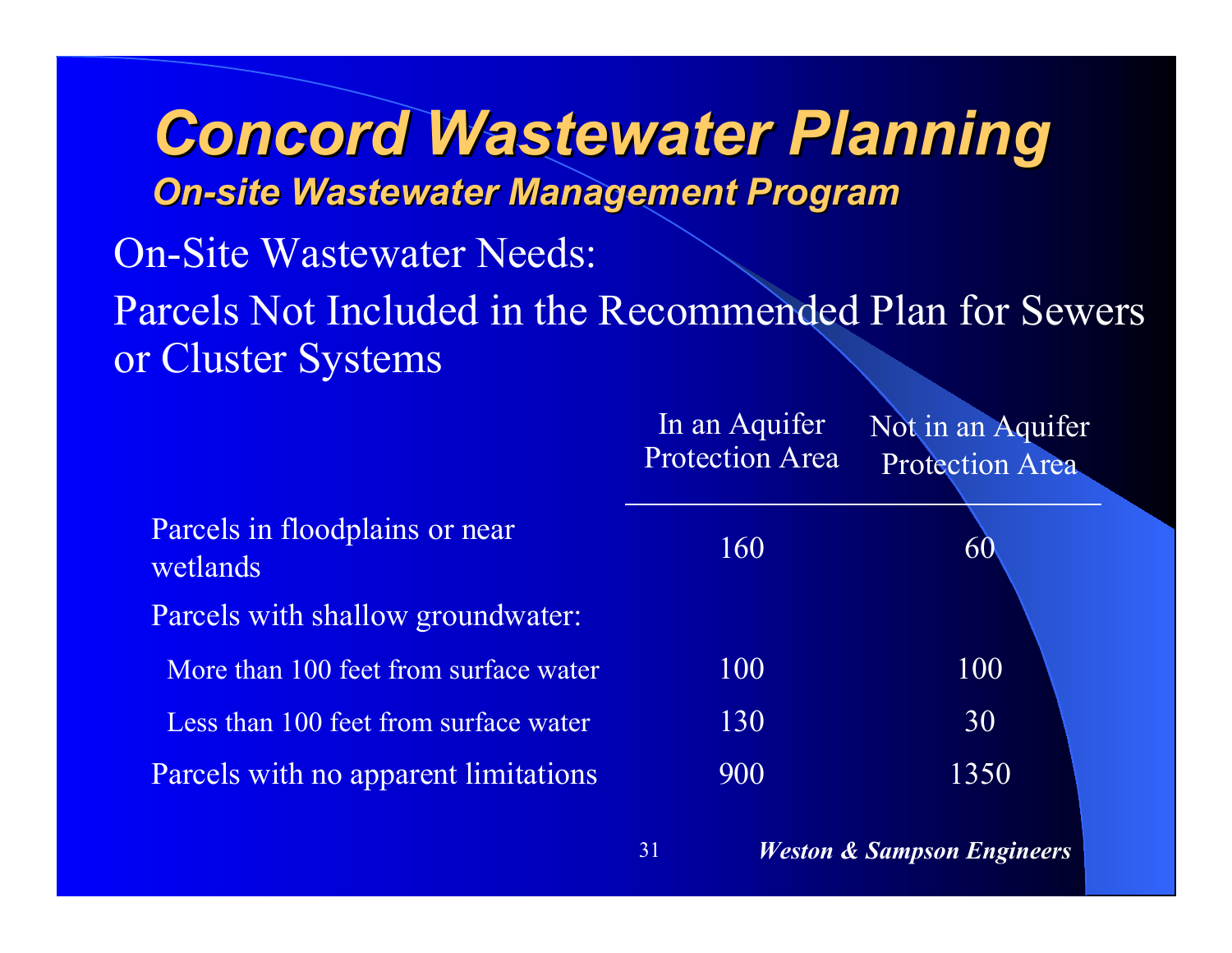*Concord Wastewater Planning Concord Wastewater Planning On-site Wastewater Management Program On-site Wastewater Management Program*

On-Site Wastewater Solutions

Board of Health regulation will:

- **Identify and prioritize sensitive areas**
- Explain how to monitor and correct problems
- Improve licensing and variance procedures
- Offer guidance on contractors and service vendors

#### Still under review:

• Delaying connections to new sewer or cluster system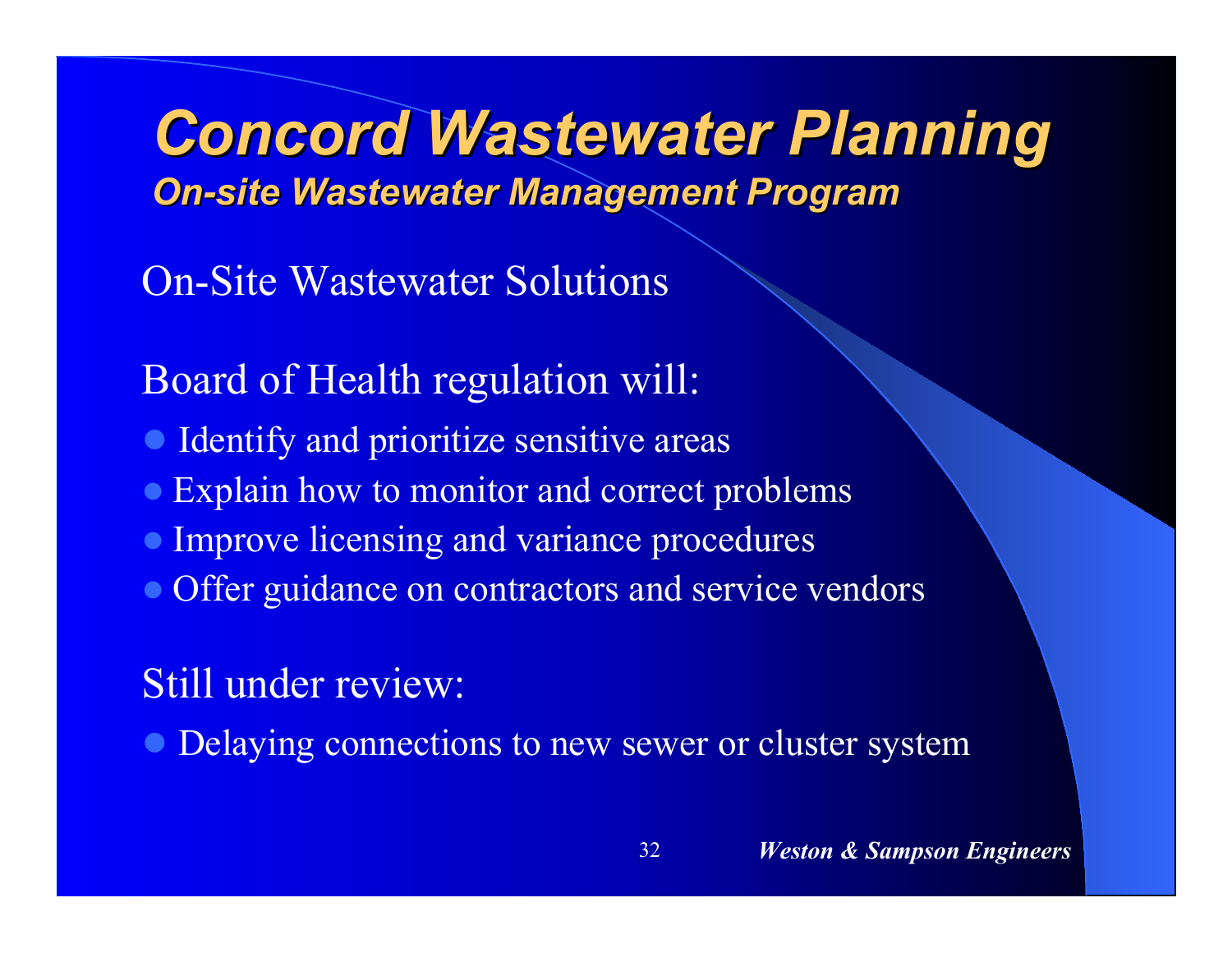#### *Concord Wastewater Planning Concord Wastewater Planning Future Goals Future Goals*

**Real Needs, Recommended Alternatives -***Ambitious Schedule Ambitious Schedule*

Our goal is to...

- $\bullet$ Complete the planning process
- $\bullet$ Obtain community and neighborhood input
- $\bullet$ • Achieve regulatory approval in time for...

2003 Town Meeting approval of the CWMP and funding of Phase 1 design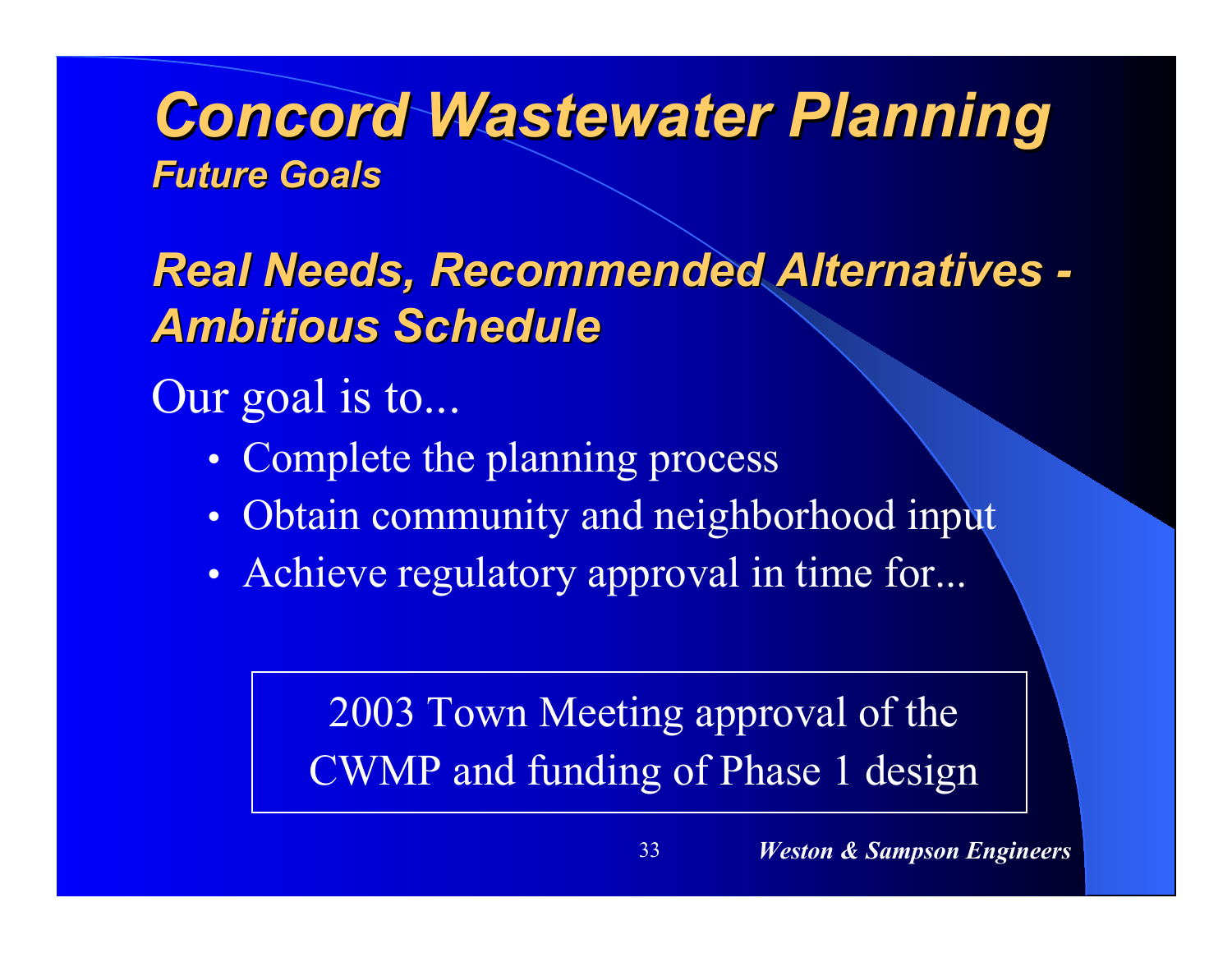#### *Concord Wastewater Planning Concord Wastewater Planning More information is available from… More information is available from…*

- Wastewater Planning Committee Meetings
- Wastewater Planning Committee Binders (BOH, CPW, Town House, Libraries)
- Wastewater Planning Committee Newsletters
- Concord Public Works web pages
- Next Community meeting(s) preceding Spring 2003 Town Meeting